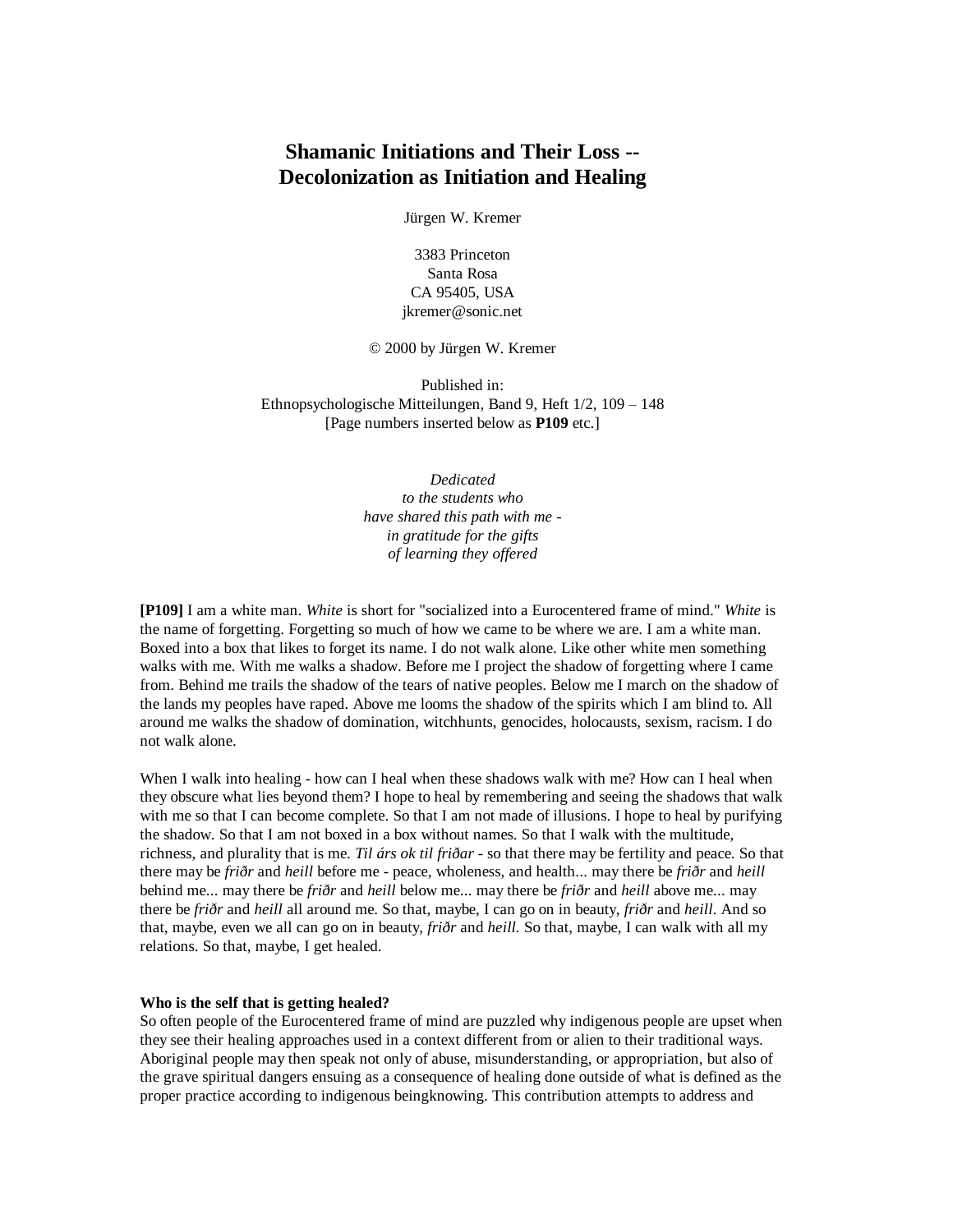clarify the significant **[P110]** differences in understanding the process of healing in the context of native (or indigenous) thinking vs. Eurocentered thinking.

Interest in Native American and other indigenous healing practices (and ceremonies in general) has increased quite dramatically in recent years. This surge in curiosity is fueled by the experience that the conventional western healing paradigm frequently reaches its own limit and that the spiritual connections within one's self, with community and with nature, have desiccated. While this *yearning* for holistic healing by way of indigenous healing practices stems from a valid desire and need, it raises not only ethical and political issues, but also epistemological questions: Is the Eurocentered way of knowing indigenous healing compatible with the native understanding and use of these practices?

Cosmologies are inevitably implicated in any healing activity, but our attempts to be aware of such cosmologies, and, even more so, our attempts to participate in them in an indigenous sense are a matter of choice, commitment, and presence. Two significant things follow from this: 1) If people engage with an indigenous paradigm in a non-indigenous fashion then they continue to act out the imperialistic nature of Eurocentered knowledge acquisition. 2) Healing endeavors offer a choice of the quality of conversation one wants to create for the future (indigenous vs. Eurocentered). This is true regardless whether one's indigenous roots are present, recent, or have to be sought in the distant past amidst a crisscrossing entanglements of cultural, genetic, and other heritages.

A significant part of the unease and discomfort indigenous people have around the decontextualized use of native healing practices is the shadow material looming not just in the background of such endeavors, but becoming part of them. Using native healing approaches outside of an indigenous way of being means carrying the disease of the colonizing paradigm, in fact, perpetrating colonization. Removing the presence of these shadows means decolonizing for all of us ensconced in the Eurocentered paradigm (whatever the cultural roots). It means healing the diss-association from communal roots. It means recognizing the losses of our own cultures. It means recognizing the history of colonization, racism, and sexism. Only then arises the possibility of a knowledge exchange about indigenous healing practices that can be called equitable, instead of acquisitive, reifying, or appropriative. It may lead to the renewal of a more complete, holistic, and associative nurturing conversation.

My general framework is a discursive conversational stance of communal *con*-course, which resists the reification and ossification of what is usually described as "the other" (e.g., *the* Indian, *the* Sámi, *the* Aboriginal). It is an attempt to recover the traditional plurality of tribal or indigenous stories not only in the perception of other cultures, but particularly and foremost in the perception of one's own roots. This means overcoming the denial of and separation from "the other" within one's own self constructed in the **[P111]** Eurocentered fashion; it means discontinuing and healing the projective identification with indigenous peoples (the romantic colonization and containment of native life and history through Eurocentered sciences). The construction of indigenous peoples as "the other" is only possible as long as Eurocentered folk choose to forget their own indigenous roots, since out of this denial arises the legitimation of Eurocentered scientific dominance, progress thinking, and colonization. This approach is based on the recognition that the discontinuance of colonizing action is not just to cease outward acts of hostility, violence, and dominance, but just as much the internal abolition of the colonizer or the colonizing mind (the latter being a concept synonymous with the construction of the Eurocentered mind or consciousness).

I would like to be as clear as possible about the vantage point from which I am writing: The framework is a) decolonization and b) the healing of the masculinization of the phenomena of perceived reality. Any consideration regarding indigenous roots for people who are removed from them by more than a couple of generations needs to include such dimensions as politics, economics, law, cultural practices, ceremony, initiation, science, psychology. Healing the Eurocentered thought process from its dissociation or split from an embedded, nurturing, or holistic participation in the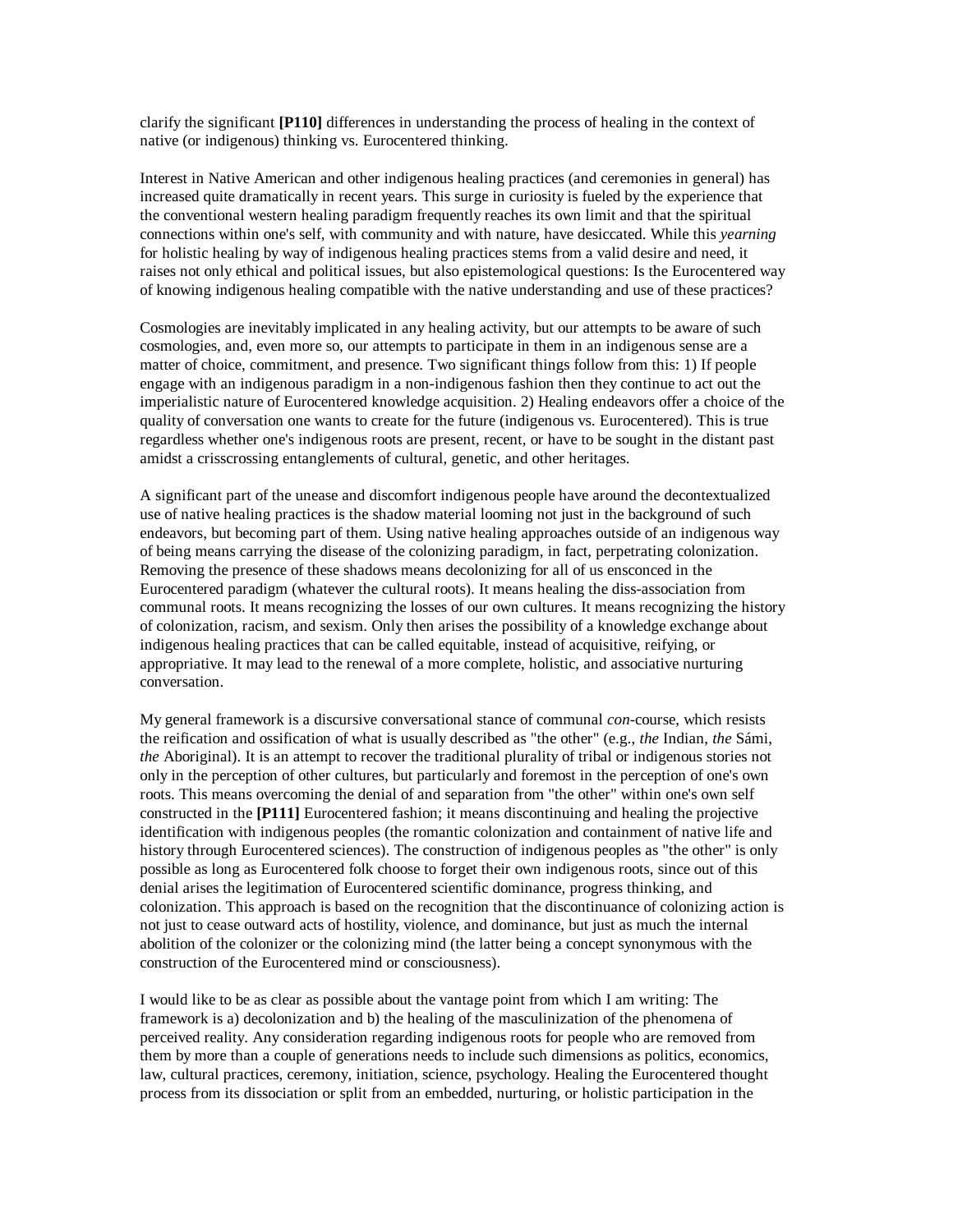phenomena cannot be merely an individualistic process - it has to be a cultural, communal, and social process. I am writing as a man of Nordic-Germanic ancestry struggling with the depths of the scars of modern pathologies as they show themselves in individuals physically as such illnesses as cancer, addictions, chronic fatigue syndrome, and in social anomies (in Durckheim's sense), ecological crises, continuing physical and cultural genocide of indigenous peoples, the crises of knowing, the persistence of sexism, institutionalized violence and racism, etc.

I am using the terms indigenous roots, indigenous consciousness, and the like not out of any presumption that this is something I have achieved for myself, or that I have reached closure to my personal process of decolonization (I do not believe that individual closure is possible without the healing of the communal, cultural contexts). These terms have been suggested directly and indirectly by Native American thinkers, Apela Colorado in particular (1994, 47):

The goal of the recovery of indigenous mind [is] to reunite people with their tribal minds. Each of the races of humankind was given a sacred circle or original instruction to live by. If our species is to survive, Euro-Americans must be supported in their effort to regain the Earth-based knowledge of their ancestors. Native Americans will help.

Churchill (1996, 386/7) spoke similarly when addressing an audience of Germans: You must set yourselves to reclaiming your own indigenous past. You must come to know it in its own terms - the terms of its internal values and understandings, and the way these **[P112]** were appplied to living in this world - not the terms imposed upon it by the order which set out to destroy it. You must learn to put your knowledge of this heritage to use as a lense through which you can clarify your present circumstance ... You must begin with the decolonization of your own minds, with a restoration of your understanding of who you are, where you come from, what it is that has been done to you to take you to the place in which you now find yourselves.

Within the framework of his own indigenist approach he urges the expression of "German indigenism" (389). Mohawk (n.d., 17) speaks to the same issue when stating "I do not want people to adopt Indian rituals, because I want them to own their own rituals. I want them to come to ownership of experiences that are real for them. Then I'll come and celebrate with them."

According to all the native and indigenous people (shamans, medicine people and intellectuals) I have spoken to, the crucial point here is that indigenous roots are *always* recoverable. Indeed, indigenous leaders see such task as a *historic necessity* in our times. This is where their hope for the resolution of the current crises, particularly the ecological crisis, rests. For example, Bob Hazous, Chiricahua Apache, has stated: "Don't come to Indian people and look for feathers and sweats and medicine men and stuff like that. Go back to your own history and find out who you are so that you can look at yourselves and see how beautiful you are" (1994). Implicit here is an assumption about "original instruction - words about purpose, words rooted in our creation, words that allow the human being an identity beyond the illusion of civilization," as Native American writer Gabriel Horn puts it (1996, 49). Reconstructing indigenous consciousness is about the remembrance of these original instructions and the indigenous conversation with all beings they guide in a particular place at a particular time. While consciousness is a psychological term that has arisen from the individualism facilitated by the Eurocentered paradigm, it assumes quite a different meaning in an indigenous context: instead of being merely psychological it refers to a fluid and embedded awareness of and connection with all our relations - humans, ancestors, animals, plants, earth, stars, sun, and all others. And all this in the storied, imaginative, communal reflections of lived participation.

Even though the words "recovery of indigenous mind" have been suggested by Native American thinkers I have to admit to a certain degree of anxiety whenever I use words like these. So many concepts and terms have become superficial labels as they have entered mainstream or popular thinking that I am afraid a similar thing might happen with a romantic, nostalgic, or opportunistic appropriation of and identification with the word indigenous. This would be terrible and an outrageous misunderstanding of the process I am calling for. The remaining indigenous peoples continue to struggle for survival and recognition. Indigenous is a term with important political meaning. Any person of Eurocentered mind needs to assume (*take it on!*) this political meaning (*together* with all **[P113]** the other meanings the word indigenous connotes). Assuming it means a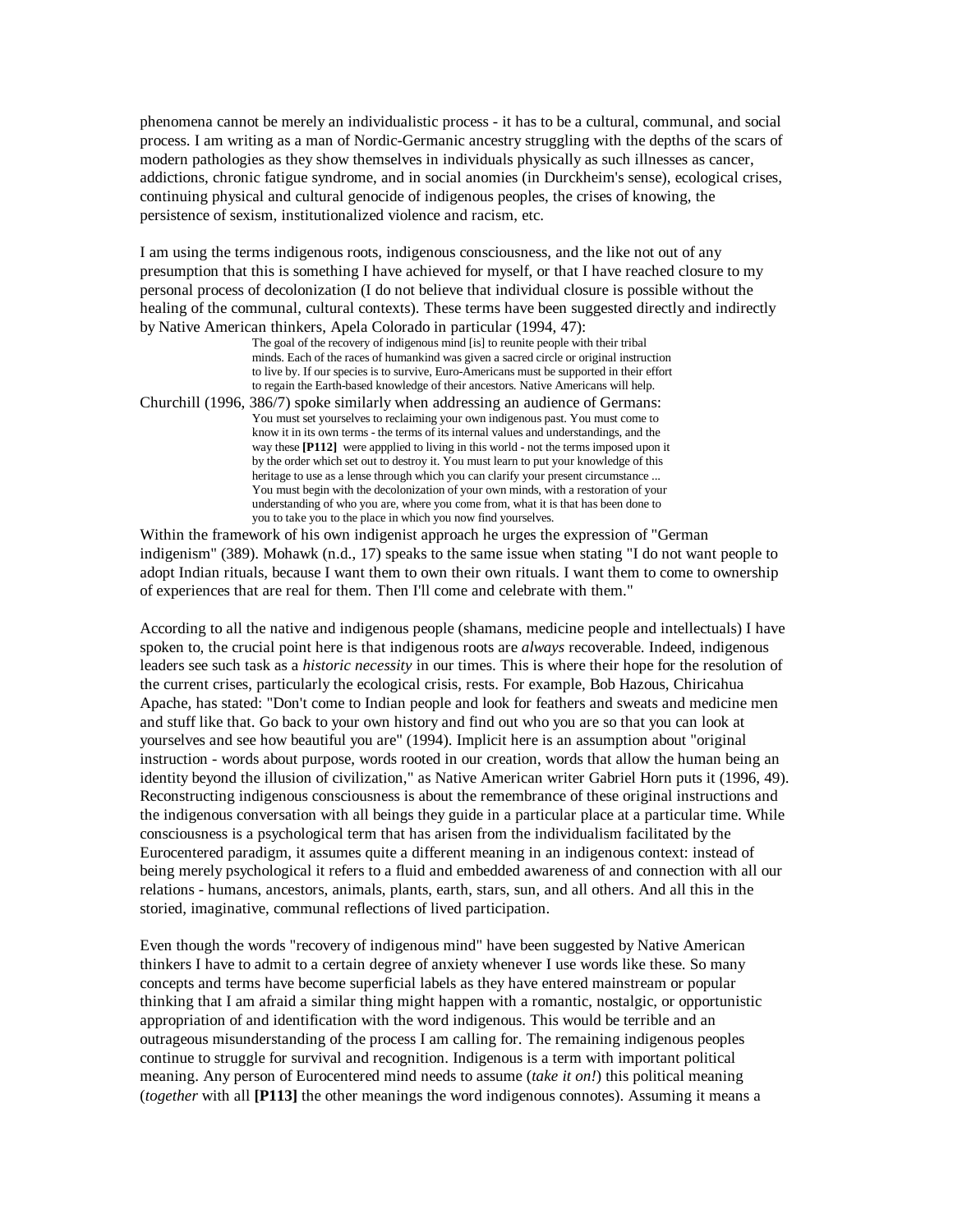personal and social struggle for decolonization, it means fighting genocide, racism, sexism, and ecocide. Outside of that context the use of the word indigenous is abuse and devaluation of the struggle of aboriginal peoples and supports those who keep destroying indigenous cultures in conscious and unconscious ways.

The differences in healing paradigm between indigenous traditions and Eurocentered traditions can be understood as the result of different constructions of self (importantly, any self construction arises within a complex web of mutual causality; consequently, the perspective offered here should not be misread in a monocausal vein). There are multiple ways of identifying such differences; for the purposes of this contribution on healing I am using shamanic initiations as a marker to identify differences in self construction. This leads, in a sense, to the most fundamental questions:

*Who are we healing? Which self are we healing when we attempt to relieve human suffering?* 

*Are we attempting to heal the modern, Eurocentered, colonizing, or dissociated self? Or are we attempting to heal the indigenous self, the self embedded in community, land, and ancestry?* 

*Are we attempting to heal the Eurocentered self, and make it more functional within the modern world of progress and dissociation? Or are we attempting to bring balance to the*  indigenous self by healing it from the source of creation as it is understood in the plurality *of stories of traditions within which we are working?*

The most succcinct way to describe my stance would be as follows: The exposure to Native American and other indigenous healing practices needs to be an occasion for people of Eurocentered mind to develop and remember their own indigenous healing practices. This process would include the integration of the western medical and psychological achievements *from European indigenous perspectives* - from the indigenous roots Eurocentered folk have recovered for a concursive construction of indigeneity for today and the future (not a folkloristic or retroromantic reènactment of things past).

In my attempt to clarify the issues I have just introduced I:

--- describe and discuss what is usually seen as the classical shamanic initiation in Eurasia, the prequisite for the highest levels of healing in her indigenous traditions;

--- discuss my understanding of indigenous healing;

--- describe the historical loss of rites of passage and initiations leading to the construction of what can probably most accurately be called the Eurocentered self;

**[P114]** --- contrast the modern paradigm of healing that arises from this self construction with indigenous understandings of healing;

--- describe the process of decolonization as a rite of passage and initiation.

--- I conclude with I poem and overview table "summarizing" the issues discussed in this article.

#### **Shamanic Initiation**

Most indigenous cultures seem to have a variety of specialists engaged in healing endeavors. Their native labels express their work succinctly, distinguishing between e.g., herbalists, bone setters, shamans, seers, diagnosticians. Given my background, my focus is on the Eurasian cultural areas which, amidst their rich diversity, have certain connecting strands. Here the *jajan, saman, noaidi, völva,* or *seiðkarl* embody the highest or deepest forms of seeing and healing; they are holders of the deep knowledge of their cultures and keep it alive through their ceremonial practices; they have been initiated by spirits into the lived knowledge of their cultures.

My Nordic-Germanic roots connect me with the vast Eurasian cultural complex that has certain common strands (Pentikäinen 1989). Within this rich area I begin my discussion with descriptions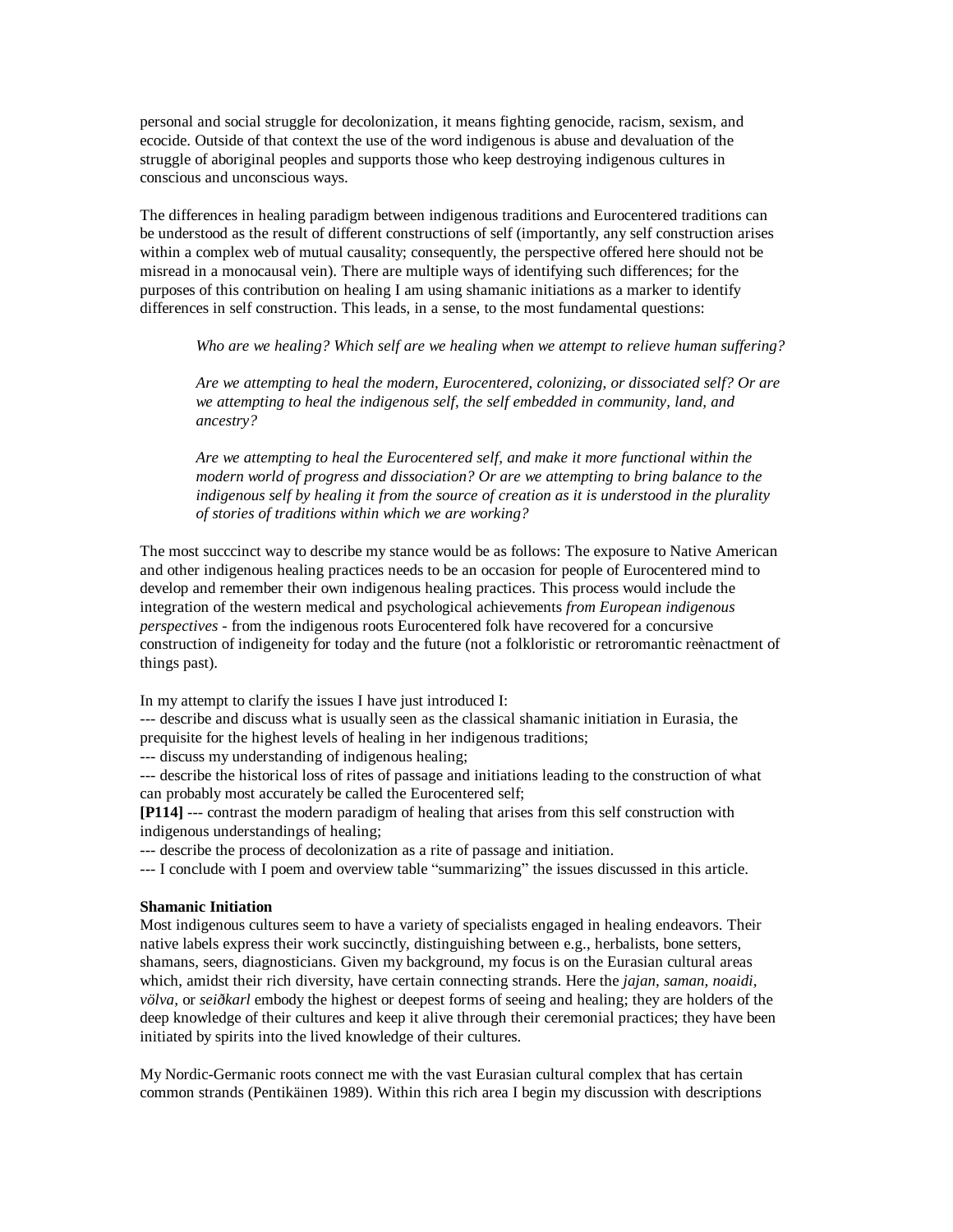from cultures that are less impacted by Christian influences, and move subsequently to the Old Norse material that is much more fragmentary and influenced by Christian thought.

A feature on Tuvan shamanism filmed by Belgian Public Television (Dumon 1993) contains a brief moment where the interviewer asks the shaman whether he had to go through the shamanic illness in order to become a shaman. "Were you also sick?" The question leads us to expect a long explanation of such a significant event, however, the old man only answers matter of factly: "Of course, I was sick." The brevity of the answer indicates how obvious, necessary, and inevitable the so-called shamanic illness or *albystar* (in Tuvinian). It is what makes and defines a shaman, whether woman or man or hermaphrodite. All other shamans shown in this movie have undergone similar trials as they were called to shamanize.<sup>1</sup>

The common language for the call to shamanize and the initiation is 'initiatory illness' or 'shamanic illness.' The following are excerpts from descriptions among the Evenki (Tungus) of Central Asia:

> ...He became tormented and timorous, especially at night when his head was filled with dream visions. On the day when he had to act as shaman, the visions stopped, he fell into a **[P115]** trance and stared for hours at an object. The pale and worried man, with his piercing look, made a peculiar impression. After his dream, the chosen man became uneasy and timid, began to meditate, did not answer when he was addressed and frquently heard 'words whispered into his ears' which he had to sing, ž*arižačan* (literally: 'to repeat'). That was the moment when, in shamanistic terminology, 'the spirits entered his ears and brain', telling him the words of the song. ... [The Evenki] believed that the choice itself and the transfer of the assistant spirits to the novice were directed by the master spirit of the upper world. The first words heard by the chosen person were instructions, such as: ... 'do not commit evil things, only cure the sick. ... I shall be above you, and take care of you, and give you strength.' In his dream, the young shaman could see the shaman ancestors who also gave him instructions. Then other spirits came 'whispering into his ears'. (Vasilevič 1968, 345)

The last sentence of this quote speaks most clearly to the difference between a psychologizing Eurocentered perspective and indigenous perspectives: the ancestors and other spirits speak to the initiand, self construction is fluid and open enough to have intercourse with such realities; this is different from an internalizing self construction comprehending and apprehending ancestors as various aspects of the monadic self (whatever psychological theory we might use). The process leads from the initial visitation by spirits to the acquisition of the necessary shamanic accoutrements, as described in the following statement from the Tuva (Soyot) of Central Asia:

> A shaman is recognized by typical attacks of a special 'disease' called *albystar*. The person in question 'goes off his head', utters inarticulate sounds, breaks dishes, leaves the house and roams about the taiga, twitches in hysterical convulsions, is seized with nausea and rends his garments, etc. The 'invalid' repeats that the soul of a shaman *ištig irgäk* has moved into his body, that the spirit urges him to take a horse (by which the drum *düŋür* is meant) and clothes (*ala xujaq*) and to become a shaman. (Vajnštejn, 1968, 331)

Even in the Old Norse traditions, where shamanism fell prey to Christianity more than one thousand years ago, we find remnants in the records describing an indigenous self construction of the practitioners. For example, at the beginning of the Eddic poem reaching most deeply into the older layer of the culture we read how the seeress was raised by ancestral spirits:

> *Ek man iötna / ár um borna, / þá er forðum mik / fædda höfðu. / Níu man ek heima / - níu íviðiur, / miötvið mæran - / fyr mold neðan.* (*Völuspá*, stanza 2) I remember the Jötnar who were born at the beginning of time and reared me in former times. I remember nine worlds beneath the earth, nine giantesses, and also the glorious tree of fate. (Pálsson 1996, 47 & 58)

The völva is raised by giants, reared with primal spirits of old, one of them called Burr, the bear ancestor. Personal and collective or communal time are indistinguishable in this **[P116]** incantoatory account of earliest Norse history. The giants are primal spirits, presences from before human beings (If we accept Pálsson´s interpretation of *iötna* as Sámi we still end up with the same understanding: the seeress was raised in the presence of spirits or with spirits.)

 $<sup>1</sup>$  The available sources on Siberian shamanism are not without serious problems, and need to be discussed in the context of the history of</sup> Soviet ethnography, etc.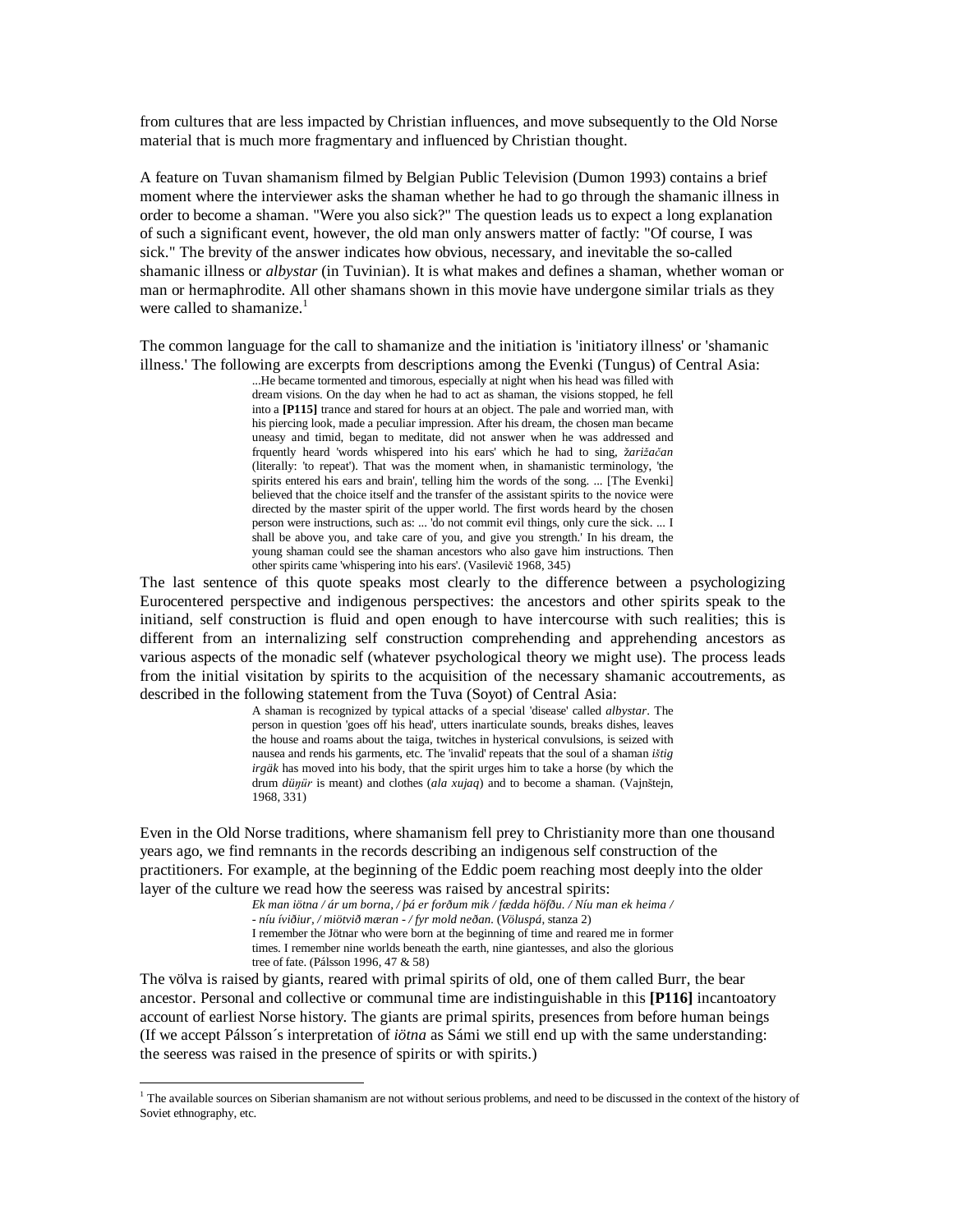The connection with one's dream or vision or medicine power or personal gift is part of native life, manifesting in all the multitude of cultural ways. Reinforcing that connection is the function of rites of passage. Shamanic initiation, in the indigenous sense, is deepening or reinforcing one's presence to the spiritual realities within a communal framework. While spirit(s) are part of all indigenous conversations, the awareness of and presence to spirit(s) becomes intensified and heightened for shamans. Thus the völva in *Völuspá* is raised with spirit(s) in such intensity and to such depths that she sees through time, that she remembers the beginnings of things, the center of her traditions (the tree of fate). As the descriptions above indicate, such shamanic initiations are not mere psychological processes. They are a process always also resulting in actions capable of manifesting healing. Paula Gunn Allen (1998, 47) aptly describes the difference between the psychologizing of spirit - a temptation to which many alternate Eurocentered approaches succumb in our current culture of psychology - and the indigenous conversation:

> In tribal cultures, ecstatic, mystical states don't so much convert into emotive personal experience as into physical experience or experience with direct effect in the physical (that is, as a consequence of entering an ecstatic state, a practitioner can do something actual). Visionary experiences, in themselves, are either a direct requirement for some ritual activity in which the individual is engaging or are a prelude to a life as a holy person.

The shamanic self is not so much constructed as affirmed and confirmed during initiations; it is the rigorous confirmation of something which has already been in the process of construction from early on. It is worthy of note that the 'shamanic illness' is not something an individual chooses as an endeavor during a sequence of workshops, but that the spirit(s) come to them. The shamanic self is initiated from the 'outside', to speak in Eurocentered terminology. We might say more accurately that other aspects of the weave that the fluid, participatory indigenous self is connected into impinge their awareness onto the individual mind. Or, more plainly:

> The Indian has achieved a particularly effective alignment of [the physical and imaginative] planes of vision. ... The appropriation of both images into one reality is what the Indian is concerned to do: to see what is really there, but also to see what is *really* there. (Momaday, from Blaeser 1998, 26)

So, this is a self which has easy concourse with spirits and spiritual dimensions, or rather: instead of being unconscious or in denial about such presences and concourse, it is present to it. This is the work of the völva, noaidi, and the various other shamanic practitioners.

**[P117]** Eliade, in his classic book *Shamanism - Archaic Techniques of Ecstasy* (1951/1964, 42), complains that not enough "care had been taken to collect the confessions (*sic!*) of ... Siberian shamans" so that they are "reduced to the meager common formula: the candidate remained unconscious for a certain number of days, dreamed that he was cut to pieces by spirits and carried into the sky, and so on." He sees the following detailed description as a relief from such reductions. This example may be the one most frequently quoted in the literature (see Popov in Dioszegi 1968, 137- 146; Elidade 1951/1964, 38-42; Halifax 1979, 37-49; Vitebky 1995, 60-61), and it can also be found on the internet (see below). Repeating this report one more time may thus contribute to a reification and ossification of what shamanic initiation is. The ones who escaped the care of the anthropological collectors may be the lucky ones, since they have escaped the grasp of anthropology, "the natural enemy of natives" (88), or more elaborately: "Natives are forever studied, invented as abstruse cultures, and then embodied in motion pictues as the simulated burdens of civilization. ... These adversities became more grievous and caused a turn in the notions, courses, and literary canons at universities, but the treacheries and dominance of anthropologism, the obsessive, unmerciful studies of natives by social scientists, have not been overturned..." (Vizenor 1997, 86). With the opening of the East Bloc, anthropological attention has turned more intensely on her aboriginal traditions previously more difficult to access. Here is an abbreviated version of the account:

> At first he was descending somewhere, then he grasped that there was a sea beneath him. While walking by the sea, he listened to the voice of upper disease who told that he would acquire the shaman's gift from the Mistress of water and his shaman name would be Hotarie. After that he reached the shore. A naked woman, who was lying there, suckled him. She was the Mistress of water. Her husband Frosty God gave an ermine and a mouse to guide him. They led him to the hill in the lower world where he saw seven tents. Dyukhade entered the second tent. The Smallpox people were living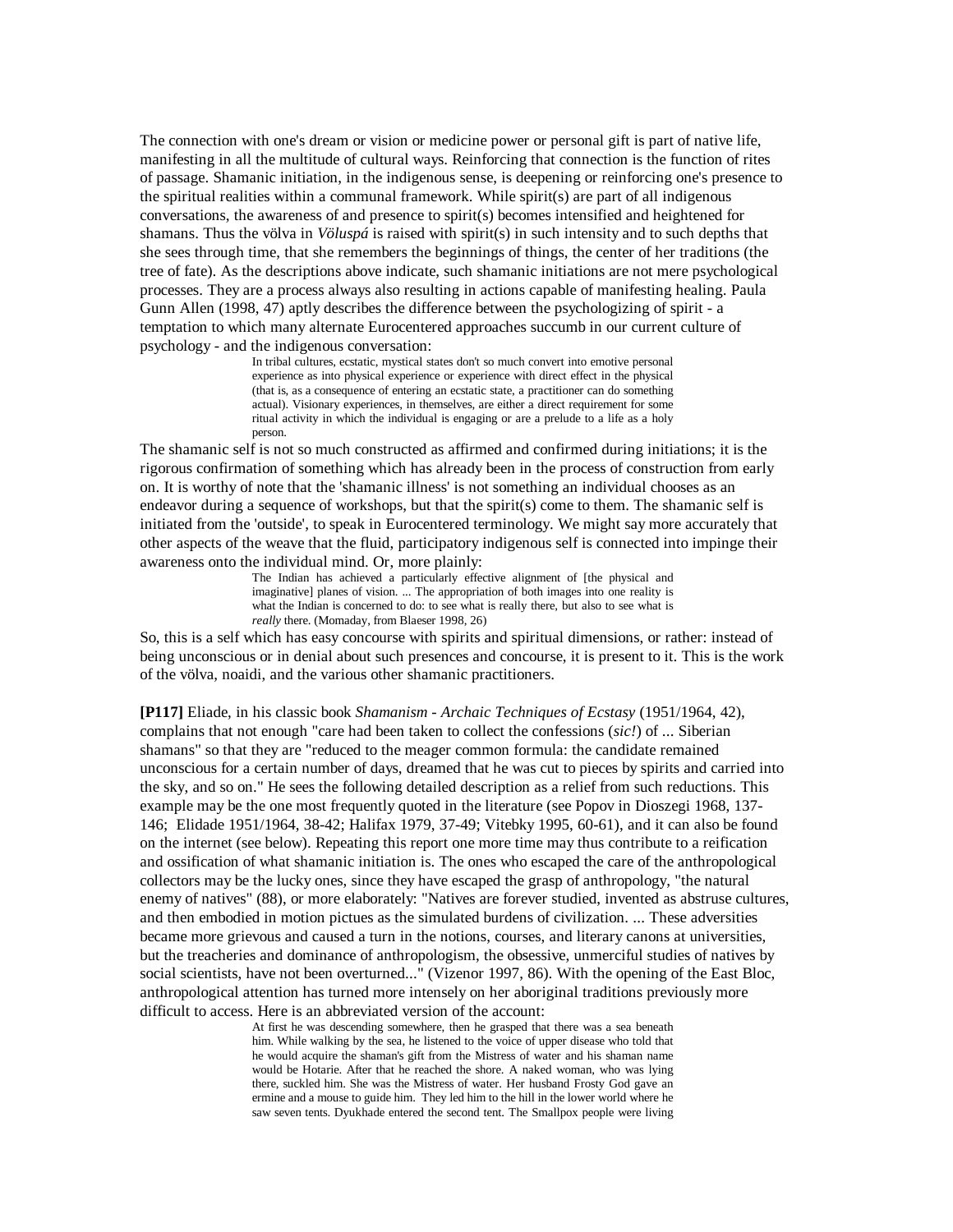there. They cut out Dyukhade's heart and put it in the cauldron to boil. Afterwards Dyukhade visited other tents and got familiar with the spirits of diseases who lived there. Still preceeded by his guides, Dyukhade came to that place of the Shaman's Land where his throat and his voice were strengthened. Then he was carried to the shores of the nine lakes. In the middle of one lake was an island and on the island there was a tree, quite similar to the larch, only its top rose to the sky. It was the tree of the Mistress of the earth. Beside it grew seven herbs, the ancestors of all the plants on the earth. In each of the lakes swam a species of bird with its young. There were several kinds of ducks, a swan and a sparrow-hawk. While singing songs and telling incantations, Dyukhade walked round all of the lakes. Some of them were very hot, some were terribly salty. Thereafter Dyukhade raised his head and saw men of various nations in the top of the high tree. There were Nganasans, Russians, Dolgans, Nenetses and Tunguses. He heard voices: "It has been decided that you shall have a drum from the branches of this tree." Then he grasped that he was flying with the birds of the lakes. As he left the shore, the Lord of the Tree called to him: "My branch has just fallen. **[P118]** Take it and make a drum of it that will serve you all your life!" The branch had three forks and the Lord of the Tree bade him make three drums from it. "I let you have three wives, who will watch over your drums," he said. "The first drum you have got to use for shamanising women in childbirth, the second for curing the sick and the third for finding men lost in the snowstorm." Dyukhade took the branch and flew away with the birds. On his way he met a demiman-demitree creature who told: " If you will be asked to shamanise in the case of serious illness and your heart will not be strong enough, then you will take this," and he gave him seven herbs. "Each of them has its lords. If you will meet an orphan girl or a widow, you will help them." Then Dyukhade reached the large sea. He saw seven cliffs on the shore. When he got close, one of them opened. There were teeth like from the bear inside the cliff. The cliff said: "I am the Heavy Stone. By the use of my weight I hold the fertile soil in its place. The wind would carry it away without me." The second cliff opened and said: "Let all men melt iron from me." So Dyukhade studied seven days near the cliffs. Afterwards the ermine and the mouse led him to the marshland. They reached the hill with swampy slopes. There was an open doorway on the closest slope, and they went in. The interior, except for the ice around it, looked like the one of the conical tent's. There was a hearth in the middle of the room. On the left side two naked women were sitting. Their bodies were furry and they both had antlers (one of them had green ones). Both of them bore him two reindeer calves destined for sacrifice and nourishment. They gave him some reindeer fur for the shaman costume and for good luck with reindeer. Then Dyukhade came to a desert and saw a distant mountain. After three days' travel he reached it and entered an opening. There was a naked man working a bellows inside the mountain. On the fire was a cauldron as big as half the earth. The naked man saw Dyukhade and caught him with a huge pair of tongs. Dyukhade had only time to think: "I am dead!" The man cut off his head, chopped up his body and put them in the cauldron. There he boiled them for three years. There were three anvils on the tundra side of this mountain. The naked man forged Dyukhade's head on the third anvil, which was the one on which the best shamans were forged. Then he chilled his head in the cauldron, in which the water was the coldest (there were three cauldrons with water). He said: "When you will be called to cure someone, you will remember - if the soul of your patient will be warmer then water in the first cauldron, it will be useless to shamanize, for the man is already lost. If the soul will be as warm as water in the second cauldron, your patient is not very seriously ill and you will shamanize to cure him. Water in the third cauldron has the temperature of the healthy body." Then the blacksmith poured Dyukhade's bones and muscles out of the cauldron and separated flesh from bones. He said: "As you have three of them too many, you will have three shaman costumes too." Afterwards he said: "Your spinal cord is a river now, look at your bones floating away!" He fished Dyukhade's bones out of the river and put them together. The bones were covered with flesh again. Only the skull was still separated. Then the blacksmith told Dyukhade to read the letters inside the skull. And Dyukhade read. Then the blacksmith covered the skull with flesh and put it to its original place again. He changed his eyes and pierced his ears, making him able to understand the language of **[P119]** plants. Then Dyukhade found himself on the summit of a mountain. He entered a tent and awakened - in his own tent. Afterwards he behaved like an insane person: daily he sung incantations and frequently swooned away, nightly suffered torments caused by spirits. During the seventh year of his illness he went far into the tundra and met there a man who gave him back his heart, cut out at the very beginning of his shaman's sickness. (A. Popov "Tavgitsy" - Trudy Instituta antropologii i etnografii, t. 1. vyp. 5. Moskva-Leningrad 1936, pp 85 - 93. Abbreviated translation by A. Lintrop at http://haldjas.folklore.ee/~aado/vis.htm)

As all these descriptions should make obvious: the call to become a shaman is not a light matter; the initiation is a journey where the person's life is on the line, where not getting something right can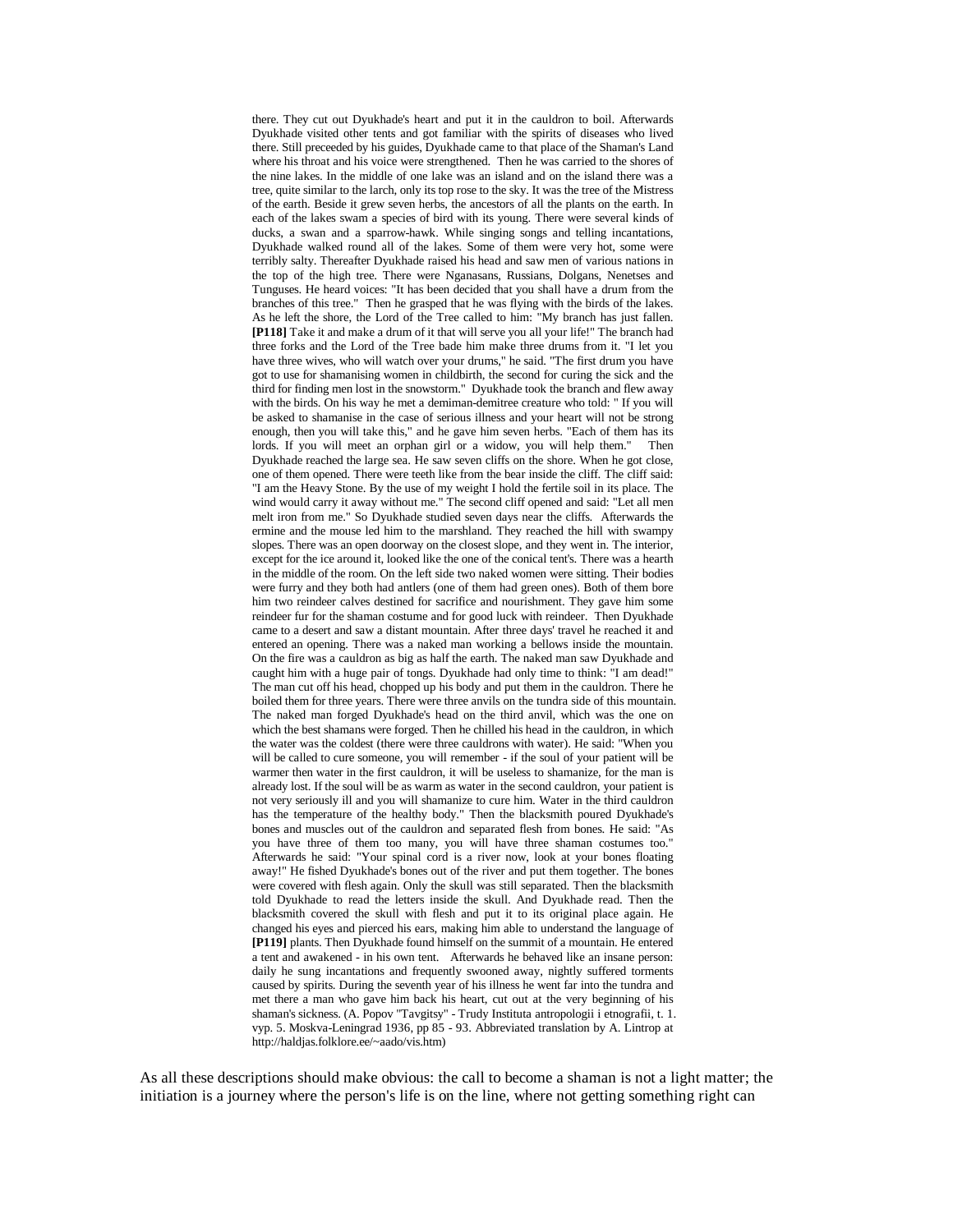easily mean death (see Eliade 1951/1964, 38-42 in particular). The patterns of call, initiation and instruction vary from culture to culture in accordance with the form the nurturing conversation takes in a particular place (local knowledge), time, ancestry, and ceremonial tradition (See Vitebsky 1995 for a brief, comprehensive overview). However, common to all is pressure from spirits resulting in a heightened presence to them, and the imparting of healing knowledge in a way that makes it available to the personal repertoire of the initiand - the person is getting initiated into the deep knowledge of his or her culture. This is the crucial point: while this process certainly has a psychological dimension it functions, when comprehended as a whole, entirely outside of not just a psychological paradigm, but outside of the boundaries of the Eurocentered paradigmata in general. Psychologizing spirit amounts to the appropriation and containment of Eurasian ancestries. Especially since Joseph Campbell's *The Hero With a Thousand Faces* (1949) Eurocentered individuals are prone to interpret initiation in psychological terms, particularly in Jungian archetypal terms (initiation into Self). While such process has psychological validity (there is, of course, such a process as the psychological initiation into the Self archetype), it is a partial interpretation of the Eurasian indigenous process of shamanic initiation (the call from and invasion of spirits) as is, hopefully, apparent from the above statements.

An illustration of such contact with spirits can be seen in the story of Óðinn being initiated by fasting and hanging on the tree of life for nine days. While fragmentary, it clearly contains some of the elements described above for Siberian shamanism. We reasonably have to assume that Óðinn started out as the village master shaman, who later became hypostasized and patricarchalized in the course of the emergence of Eurocentered social constructions. In the following quotation Óðinn undergoes shamanic initiation, what is really there and what is *really* there, come together, the physical and imaginative, spiritual planes get aligned. He is wounded and sacrifices himself for nine long nights on the tree of life, at the center whence the female spirits Urðr, Verðandi, and Skuld renew life continuously from the sources of creation. The giant spirit of Bölthorn's son (ancestral spirit of his uncle) teaches him the shamanic song for spirit calling, he drinks the mead, the **[P120]** herbal drink of ecstasy and in-spiration, thus becoming full of spirit and being present to spirits he learns from various spirits, *ginnregin*, the mighty gods,<sup>2</sup> the tools of his shamanic trade (runes, not merely letters or symbols, but images to make spirit present for shamanic work, invocations; carving runes means creating spiritual presences).

|                | 138. Veit ek, at ek hekk                           | 137. I know that I hung in the windtorn tree                           |  |  |  |  |  |
|----------------|----------------------------------------------------|------------------------------------------------------------------------|--|--|--|--|--|
|                | vindga meiði á                                     |                                                                        |  |  |  |  |  |
| nætr allar níu |                                                    | Nine whole nights, spear-pierced,                                      |  |  |  |  |  |
|                | geiri undaðr Óðni,                                 |                                                                        |  |  |  |  |  |
|                | sjálfr sjálfum mér,                                | Consecrated to Odin, myself to my Self above me in the tree,           |  |  |  |  |  |
|                | á þeim meiði                                       |                                                                        |  |  |  |  |  |
|                | er manngi veit                                     | Whose roots no one knows whence it sprang.                             |  |  |  |  |  |
|                | hvers hann af rótum renn.                          |                                                                        |  |  |  |  |  |
|                |                                                    |                                                                        |  |  |  |  |  |
|                | 139. Við hleifi mik sældu                          | 138. None brought me bread, none served me drink;                      |  |  |  |  |  |
|                | né við hornigi,                                    |                                                                        |  |  |  |  |  |
|                | nýsta ek niðr                                      | I searched the depths, spied runes of wisdom;                          |  |  |  |  |  |
|                | nam ek upp rúnar                                   |                                                                        |  |  |  |  |  |
|                | Tpandi nam,                                        | Raised them with song, and fell once more thence.                      |  |  |  |  |  |
|                | fell ek aptr baðan.                                |                                                                        |  |  |  |  |  |
|                |                                                    |                                                                        |  |  |  |  |  |
|                | 140. Fimbulljóð níu                                | 139. Nine powerful chants I learned                                    |  |  |  |  |  |
|                | nam ek af inum frægja syni                         |                                                                        |  |  |  |  |  |
|                |                                                    | Bölþórs, Bestlu föður, From the wise son of Bölthorn, Bestla's father; |  |  |  |  |  |
|                | ok ek drykk of gat                                 | A draught I drank of precious mead                                     |  |  |  |  |  |
|                | ins dýra mjaðar                                    |                                                                        |  |  |  |  |  |
|                | ausinn Óðreri.                                     | Ladled from Odraerir.                                                  |  |  |  |  |  |
|                | 141. Þá nam ek frævask                             |                                                                        |  |  |  |  |  |
|                | ok fróðr vera                                      | 140. I began to thrive, to grow wise,                                  |  |  |  |  |  |
|                |                                                    |                                                                        |  |  |  |  |  |
|                | ok vaxa ok vel hafask; To grow greater, and enjoy; |                                                                        |  |  |  |  |  |

<sup>2</sup> Titchenell translates *ginnregin* as Vaner, the older layer of Norse gods or spirits, relating Óðinn's wisdom thus to the deepest and more clearly woman-centered base of Norse mythology (with Freyja as the great goddess and primal shamanic spirit).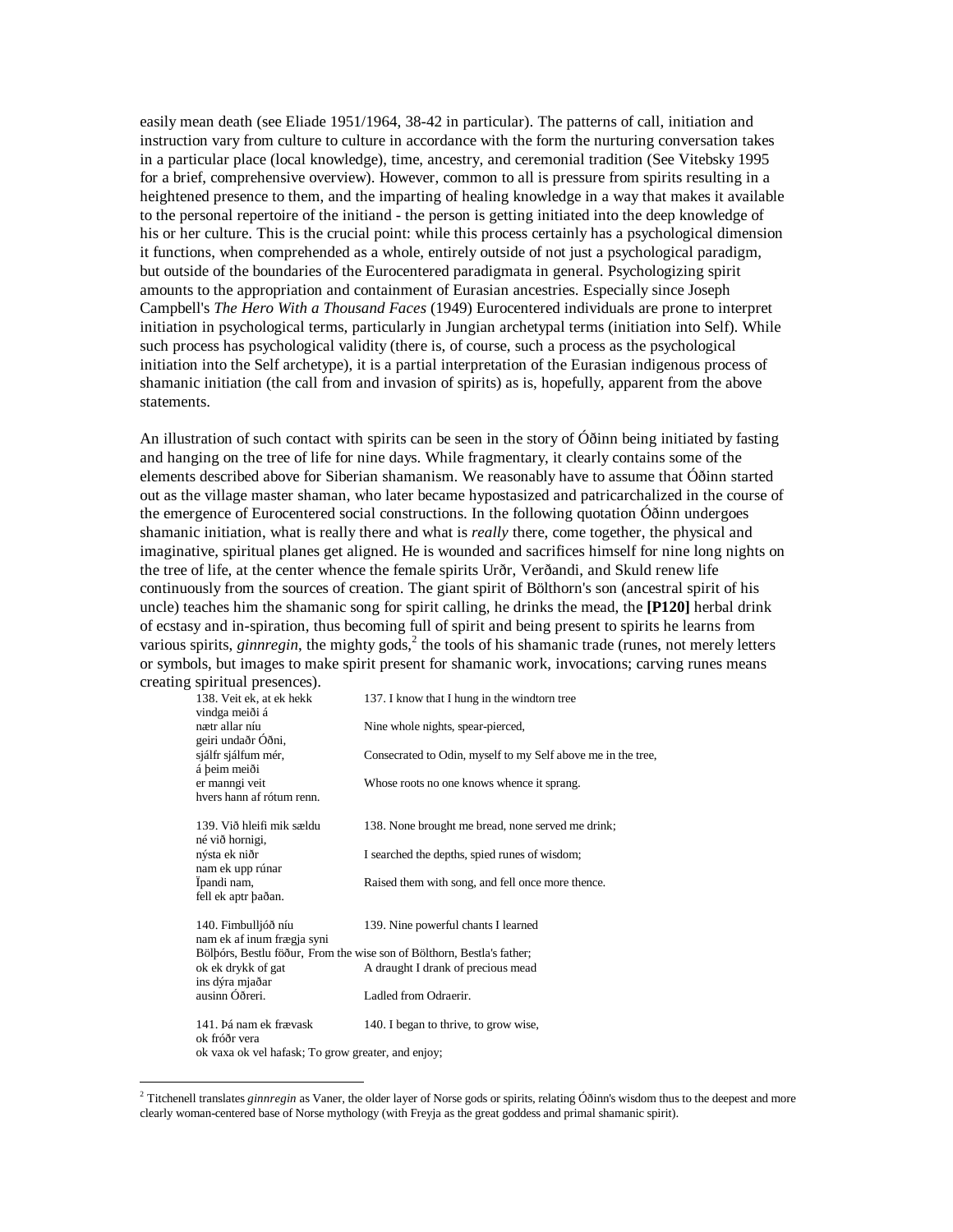|                                                        | orð mér af orði          | For me words led from words to new words;        |  |  |  |
|--------------------------------------------------------|--------------------------|--------------------------------------------------|--|--|--|
|                                                        | orðs leitaði,            |                                                  |  |  |  |
|                                                        | verk mér af verki        | For me deeds led from deeds to new deeds.        |  |  |  |
|                                                        | verks leitði.            |                                                  |  |  |  |
|                                                        | $[$ P121]                |                                                  |  |  |  |
|                                                        | 142. Rúnar munt bú finna | 141. Runes shall you know and right read staves, |  |  |  |
|                                                        | ok ráðna stafi,          |                                                  |  |  |  |
|                                                        | mjök stóra stafi,        | Very great staves, powerful staves,              |  |  |  |
|                                                        | mjök stinna stafi,       |                                                  |  |  |  |
|                                                        | er fáði fimbulþulr       | Drawn by the mighty one who speaks,              |  |  |  |
|                                                        | ok gørðu ginnregin       | Made by wise Vaner,                              |  |  |  |
| ok reist Hroptr rjögna, carved by the hightest rulers. |                          |                                                  |  |  |  |
|                                                        | (Evans 1986, 68-69)      | (Titchenell 1985, 126-127)                       |  |  |  |

This is one of Óðinn's shamanic journeys recorded in the Old Norse literature, where he learns what he needs for his craft. While this description seems to contain but remnants of a complete cultural practice, these ciphers direct our attention to a quality of indigenous conversation present beneath the layer of Christianized descriptions and patriarchal conceptualizations. In this nurturing shamanic conversations Óðinn consorts with spirits and feminine sources of creation, renewal, and healing. Hanging from the tree of life he has accessed the deep knowledge of his culture.

#### **Indigenous Healing**

Healing is intimately connected with *seeing*: the perception of spirits and spirits is an integral part of any healing endeavor. Without *seeing* spirit there is no healing. Understanding spiritually what is out of balance and how healing needs to happen requires *seeing*. We find this form of seeing described in *Eiríks Saga Rauða*:

> *Slógu þá konur hring um hjalling, en Þorbjörg sat á uppi. Kvað Guðriður flá kvæðið svá fagrt ok vel... Spákonan þakkar henni kvæðit, ok kvað margar þær náttúrur nú til hafa sótt ok þykkja fagrt at heyra, er kvæðit var svá vel flutt.* The women then cast a circle round the ritual platform on which Thorbjörg seated herself. Then Gudrid sang the songs so well and beautifully... The völva gives thanks for the song to her and said many spirits have come to us and are charmed by what they hear as the song was sung so beautifully. (Jones 1961, 136)

The calling of the spirits is done by means of *varðlokkur*, the spirit song, which has a similar function to the drumming and inspired singing or chanting in other Eurasian shamanic traditions (*varðlokkur* is oftentimes translated as magic song, *Zaubergesang*; *warlock* is a related word; *vörðr* is soul, *fylgja*, the familiar spirit who follows, the spirit of the home and hearth, guardian spirit; *lúka* is what encloses the spirits, binds them). It is the power and beauty of the song that brings the spirits. The völva cannot do her *seeing* and prophecying without the spirits being present.

**[P122]** The various techniques of spirit calling have led many to interpret indigenous spirituality in terms of the dichotomous pair immanence - transcendence used in religious discussions of "major religions," for example. However, this represents, I believe, a fundamental misunderstanding of native beingknowing, where even the term "spirituality" creates a division reflecting more the impact of Eurocentered thinking and splitting than the practice of native realities: spirit is everywhere, spirituality is everywhere, everything is spiritual. Everything is immanent, spirit is immanent, not separate or transcendant (immanence and transcendence are more like poles on a scale with many thick and thin places of connection inbetween). While there are all kinds of aspects and levels to this, and while our awareness of these various presences and aspects may be clear or clouded, all these aspects and beings are nonetheless present to indigenous beingknowing. By contrast, the dissociated mind needs to transcend in order to conceptualize or even reach any of these aspects that are immanently present to the indigenous or primal or natural mind, when in balance.

Such immanent worldview can be found even at the roots of the Eurocentered traditions. (Historically, they first turned against their own indigenous roots, and subsequently projected this shadow material out; this led to all the colonial and genocidal violence against indigenous people.) We can trace it clearly in someof the central concepts: Within the oldest layers of the Indo-European traditions we find healing, holy, and wholeness all as aspects of such an immanent world view.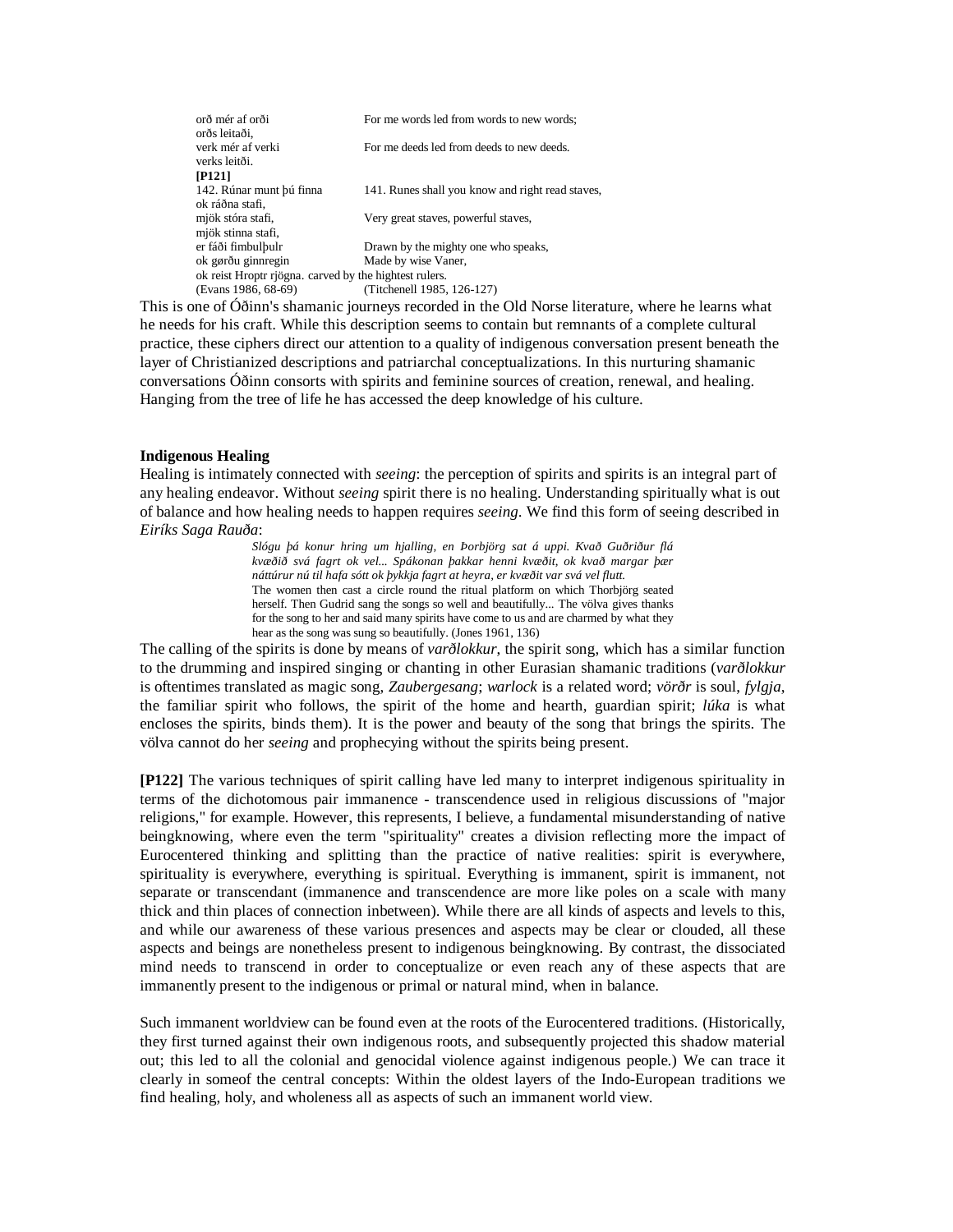IE\**kai-lo-*, which occurs in Goth *hailjan,* OE *hælan*, OHG *heilen*, and OBulg *celjo*, all of which mean "to heal." What is expressed most directly through these terms, however, is not just the establishment of a vague state of "health" or "well-being" but more precisely a state of "wholeness, totality, completion," as shown in the nominal and adjectival formations from this root, such as Goth *hails*, ON *heill,* OHG *heil*, and OBulg *cel*, all of which mean both "healthy" and "whole"... So desirable was this state of wholeness thought to be that two common IE formulaic greetings and toasts express the wish that the one addressed may be "whole." Such a state of well-being and wholeness might be lost through injury or disease, whereupon the healer's task was to restore it. (Lincoln 1986, 100)

The centrality of this concept of healing is apparent. Hitler turned this very understanding of *heil*  through his evil genius on to the dark side; from an indigenous perspective one could venture to say that the constant everyday use of a formula in older times spoken for the sake of healing, blessing, and greeting, but now spoken millions of times every day for the sake of destruction and genocide, gave the fascism of the Third Reich a particular power and created the mass of bystanders and willing executioners so much in the public debates since Goldhagen's book. Ever since the word denoting the process of healing carries the shadows of history, and is thus collectively in need of purification and healing. Lincoln's analysis of the old Indo-European understanding of healing and wholeness identifies magic not as idle superstition, but rather as a

> **[P123]** system of non-Aristotelian, homologic causality, whereby items connected to one another in a relation of underlying constubstantiality are considered capable of acting on one another. And what is more, the precise terms of these homologies are drawn from cosmogonic and anthropogonic myth. (1986, 110)

Within this worldview healing by acts of magical speech is the highest form of healing (ibid. 101). Magical speech, sacred poetry, singing, chanting are part of this evocative context, in which physical accoutrements and interventions form adjuncts which would be less effective if not accompanied by the spiritual presences created through sacred sound. Many words in the Old Norse and other Eurasian indigenous traditions use terms for ceremonial endeavors that are etymologically connected to chanting (Old Norse *blót, seiðr*, Evenki *jajan*, etc.), and many words for chanting are connected with *seeing* (even the English 'singing' is). (Another important complex consists of the words for knowing, the-one-who-knows, and *seeing*.)

Lincoln concludes his discussion of "magical healing" by saying

In considering the IE (Indo-European, JWK) vocabulary for the act of healing I noted that one term commonly used in this context, \**kai-lo-*, signified "wholeness, integrity." It now becomes apparent just how awesome a task the production or restoration of such integrity must be, for it is not just a damaged body that one restores to wholeness and health, but the very universe itself. I also noted that the verb used to denote "healing," \**med-*, stressed the knowledge and authority that enabled a healer to create proper order in an ailing patient. The full extent of such knowledge is now revealed in all its grandeur: the healer must understand and be prepared to manipulate nothing less than the full structure of the cosmos. (Lincoln 1986, 117/8)

*Kailo* and *heill* are terms that need to be understood in a communal frame of mind which includes humans, ancestors, animals, plants, and others. To conceive of them or of *friðr* (peace or Great Peace) as individualistic pursuits (analogous to the "pursuit of happiness") means not seeing the obligations which weave the individual's contribution into the communal fabric. Such weaving has its origins in the place from which the possibility of healing and balance emanate: creation and creation story. Óðinnfasting on the tree of life puts him at the center of anthropogenesis where he receives crucial instructions for his way as a shaman or *seiðmenn*. The following story from Snorri's *Prose Edda* (Sturluson 1987) speaks to the centrality of healing and in-spiration emanating from the oldest layers of the story of the people. The literature commonly talks about the mead of inspiration or the mead of poetry, however, as we have seen previously, to be in-spired by poetic song is making the spirits present, is becoming present to them. Such poetic inspiration is not just seeing, but also the foundation of healing, of manipulating the structure of the universe through the power of the magic words chanted. Of course, the power of such tremendous **[P124]** manipulation is not the shaman's, but that of the spirits; the power of the shaman is the capacity of *varðlokkur*, spirit calling, and then the skill of his spirits traveling to where they must go for *seeing* and healing (the intensification of indigenous presence); the rest is the grace of spirit(s).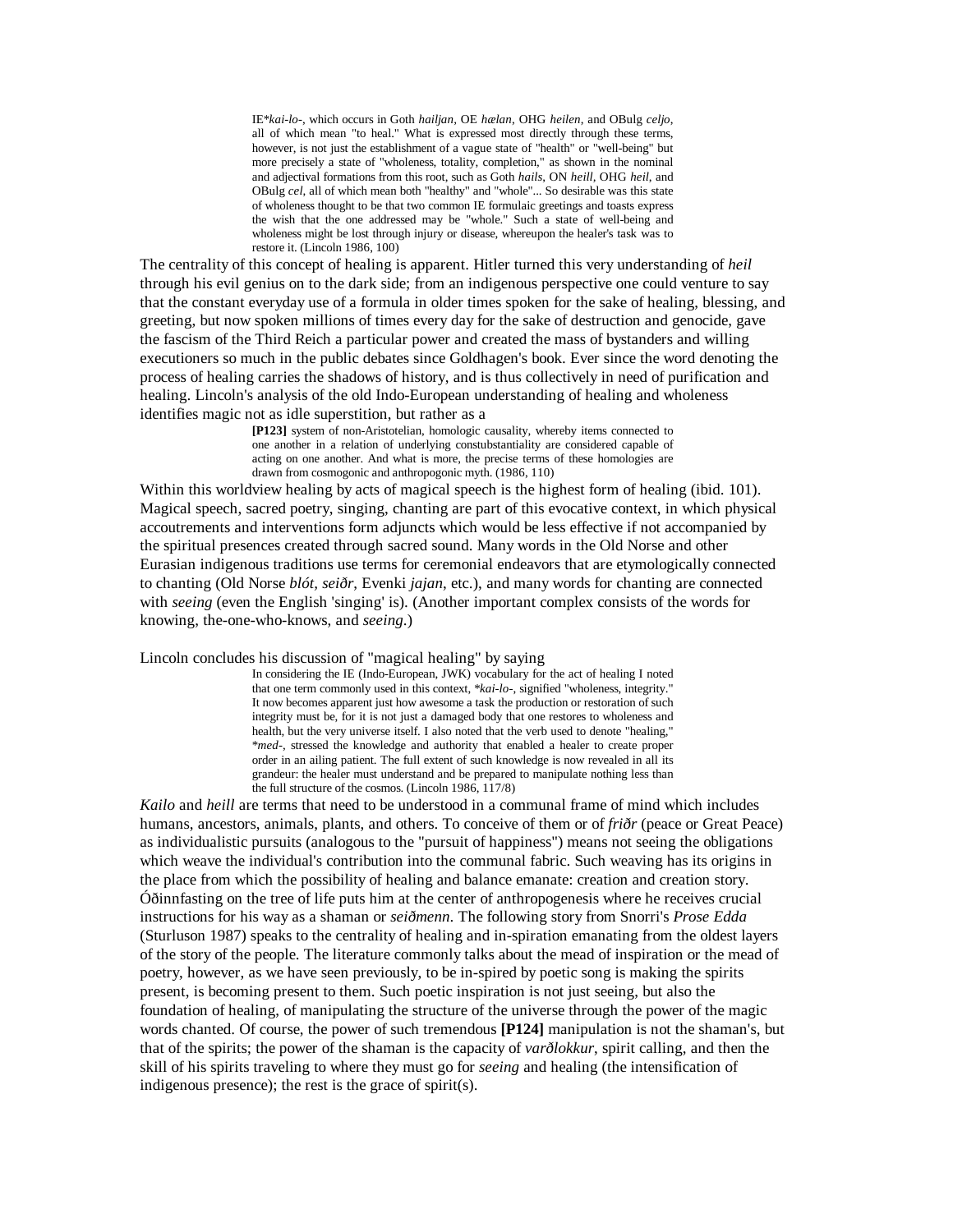The story of Óðinn's recovery of the mead that is given below, illustrates a variety of things important in shamanic work: we read about shapeshifting, wrestling with spirits, the recovery of medicine, and a spirit which has been held by illegitimate owners, spirit journey. Remembering that magical speech is the highest form of healing the significance of the rescue of the source of such magic from thieves and murderers becomes evident. It is important to notice how the nature of the medicine of the mead changes as the story unfolds from creation: from the power of truce between two groups of spirits (the Vanir and the Æsir) to poetic in-spiration from one group of spirits only (the Æsir; Indo-Europeanization is thus strengthened).

The mead Óðinn recovers by means of his shamanic work is spiritually of eminent importance: Its origins lie with the truce between the Æsir and Vanir groups of gods/goddesses or spirits. They had spat into a vat to seal the agreement, and then decided to create the wisest of humans, Kvasir,  $\frac{3}{2}$  out of it. Kvasir travelled through the world teaching his wisdom. He was killed by dwarves who preserved his blood, mixed with honey in three containers. The mead was passed on as recompense for the drowning of a giant. His son kept the mead putting his daughter in charge of it. This medicine, which was ceremonially created by the Æsir and Vanir spirits, and which became manifest in the wandering wise person Kvasir, then gets rescued by Óðinn during a shamanic recovery process, but changes its character significantly in the process - instead of being medicine mediating and balancing between the Æsir and Vanir spirits it now ends up in the possession of the Æsir as the mead of poetry (poetry is also known as Kvasir's blood), from the seal of truce making between two aspects of spirits it turns into the in-spiration from **[P125]** and for one group of gods and goddesses; the magic of healing words and inspired song is now in the hand of the Æsir, spirits of Indo-European cultural context:

Óðinn told him his name was Bölverkr ("worker of trickery or evil"); he offered to take over the work of nine men for Baugi ("the bent one"), and stipulated as his payment one drink of Suttungr's mead (Suttungr is probably "heavy with drink"). Baugi said he had no say in the disposal of the mead, said that Suttungr wanted to have it all to himself, but he said that he would go with Bölverkr and try whether they could get the mead. Bölverkr did the work of nine men for Baugi during the summer, and when winter came he asked Baugi for his hire. Then they both set off. Baugi told his brother Suttungr of his agreement with Bölverkr, but Suttung flatly refused a single drop of the mead. Then Bölverkr told Baugi that they would have to try some stratagems to see if they could get hold of the mead, and Baugi said that was a good idea. Then Bölverkr got out an augur called Rati ("drill, augur") and instructed Baugi to bore a hole in the mountain, if the augur would cut. He did so. Then Baugi said that the montain was bored through, but Bölverkr blew into the auger-hole and the bits flew back up at him. Then he realized that Baugi was trying to cheat him, and told him to bore through the mountain. Baugi bored again. And when Bölverkr blew a second time, the bits flew inwards. Then Bolverk turned himself into the form of a snake and crawled into the auger-hole, and Baugi stabbed after him with the auger and missed him. Bölverkr went to where Gunnlöð ("invitation to fight", giant spirit) was and lay with her for three nights and then she let him drink three drafts of the mead. In the first draught he drank everything out of Óðrærir ("the one stimulating ecstasy"; originally the mead itself, but also the vessel containing it), and in the second out of Boðn ("vessel"), in the third out of Són (probably "blood, reconciliation, atonement"), and then he had all the mead. The he turned himself into the form of an eagle and flew as hard as he could. And when Suttungr saw the eagle's flight he got his own eagle shape and flew after him. And when the Æsir saw Óðinnflying they put their containers out in the courtyard, and when Óðinncame in over Ásgarðr (the home of the Æsir) he spat out the mead into the containers, but it was such a close thing for him that Suttungr might have caught him that he sent some of the mead out backwards, and this was disregarded. Anyone took it that wanted it, and it is what we call the rhymester's share. But Óðinngave Suttungr's mead to the Æsir and to those people who are skilled at composing poetry. Thus we

<sup>3</sup> 'Kvasir' is an interesting word: It is connected to Norwegian *kvase* and Russian *kvas*, denoting the fermented berry drink created through the communal chewing of the berries which were then spat into a vat. The mead of the skalds, the Old Norse poets, is also known as *kvasis dreyra*, Kvasir's blood (De Vries 1977). English 'quash' and German (dialectical) *quatschen* are related. The latter word leads me to surmise an interesting etymology for this word, which can also mean 'to talk nonsense, to babble': talk in-spirited by the mead, by *kvase*, was increasingly considered nonsense, as it became unintelligible as people lost their ongoing and ceremonial presence to the world of spirit(s) - what people claimed to come from that world was increasingly considered *Quatsch* or nonsense, while before it had been the wisdom of Kvasir. (Just as the seeresses of the Delphic oracle increasingly appeared to babble nonsense, thus "necessitating" the interpretation by men, and resulting in the patriarchal control of intercourse with spirits.)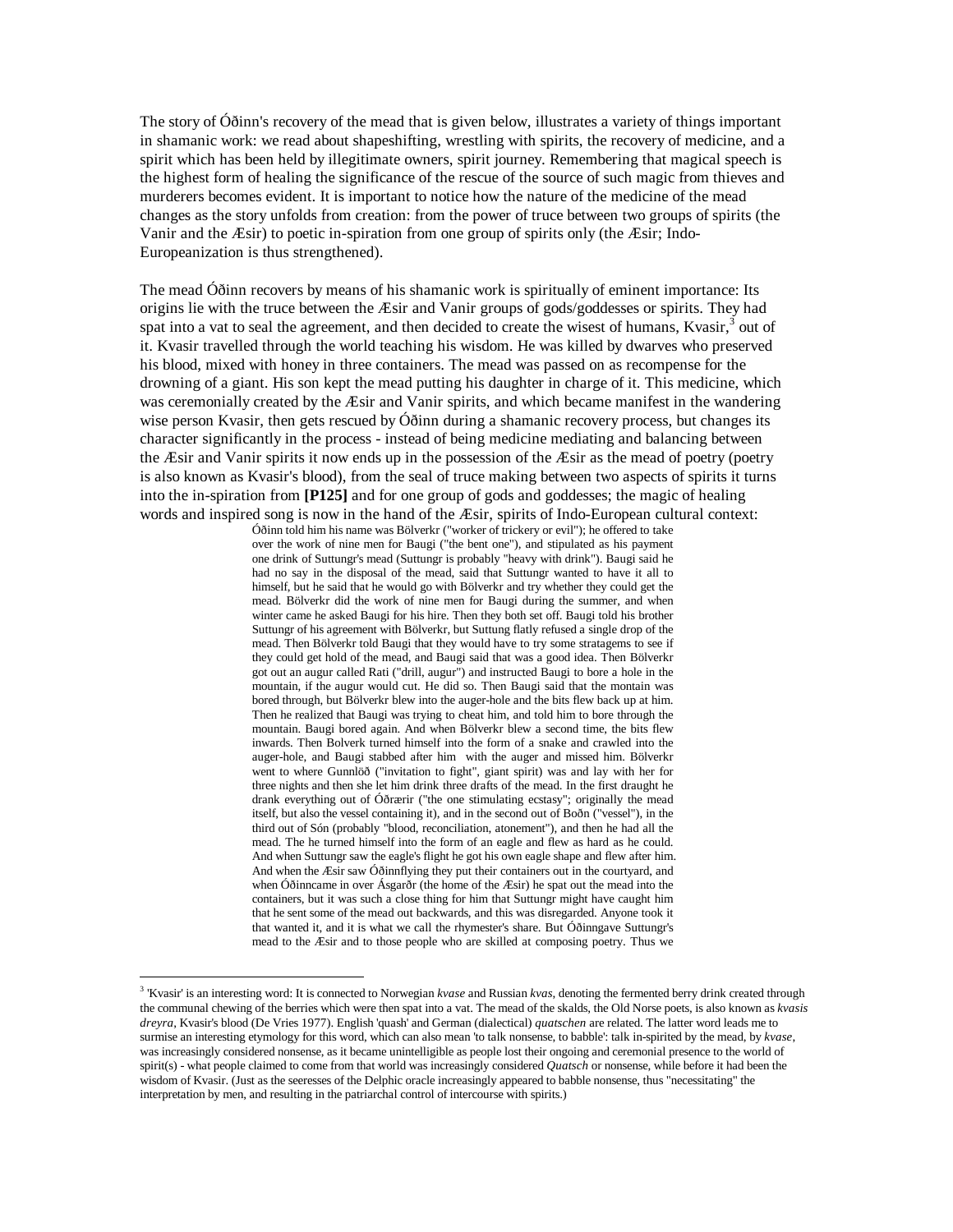call poetry Óðinn's booty and find, and his drink and his gift and the Æsir's drink. (Sturluson 1987, Skaldskaparmal, 63-64)

This seems to be a very old shamanic story that finds clear resonances within the Eurasian complex, for example, in the *Rig Veda* of 1200-900 BCE: Here Indra, in the form of an eagle or with the eagle as helper spirit, steals the elixir of immortality, soma (which Wasson [1968] identifies with the fly agaric mushroom), the plant spirit of in-spiration and *seeing*. Verse 4.27.5 offers an interesting conjunction between "overflowing cow's milk, the finest honey, the clear juice" (all presumably words connoting soma; see Wasson for **[P126]** extensive discussions), which, by bold Indo-European generalization, brings Óðr, the drink of in-spiration, to the milk the primal cow Auðumla offers as nourishment. Modern Icelandic óður (adj.) means not just "furious," but also crazy and mad, which originally presumably would have been the "madness" of spirit possession or religious trance of inspiration. Doniger O´Flaherty (1981, 128) comments that "Soma is the 'fiery juice', simultaneously fire and water", and Auðumla feeds the primal giant spirit Ymir who was born at the place from which the world arises, *Ginnungagap*, the conjunction of fire and ice (cf. *Gylfaginning*, Sturluson 1987). Óðrærir is commonly translated as mead (German *Met*), considered the oldest spiritual drink; it is the drink of fermented honey (but also berries<sup>4</sup>), and a word which points to an old connection between Indo-European and Finno-Ugric cultures: Saami *miehta* (originating from Proto-Finno-Ugric of ca. 4000BCE; Sammallahti, 1998, 119), Finnish *mete*, etc. are related to the Pre-Aryan Indo-European language layer. In the words soma, mead, and óðrærir we find a constellation of the primal forces of creation, spiritual seeing, renewal, mantic poetry, nourishment from the center of creation and spirit(s), as well as atonement and peacekeeping.

The discussions of varðlokkur, kailo, and the mead of in-spiration serve to show that what so many of Euro-centered mind are looking for in Native American and other indigenous traditions can truly be found in their own roots, e.g. the Germanic-Nordic traditions. Healing is not a mere technology, but a spiritual activity which, while using certain pragmatic interventions such as herbs, is embedded in the deep structure of cultural beingknowing and the prerequisite initiations and lifeways. In my case healing can and needs to arise from the place where the Old Norse ancestors were created into their precise cultural identity. Just as it does for Native American tribes and other indigenous peoples. LaPena (1999, 18) comments beautifully: The elders "learn the earth's secrets by quietly observing. It is a secret language called knowledge that releases the spirit from stone and heals by tone of voice and by changing sickness into elements that flow instead of blocking life." This is what it means to follow our original instructions in a particular place and time. "Sacred names, dreams, and visions are images that connect the bearer to the earth; shamans and other tribal healers and visionaries speak the various languages of plants and animals and feel the special dream power to travel backward from familiar times and places" (Vizenor 1981, XVII). This is what the völvas, the seeresses, and the seers of the Nordic Germanic traditions did and do. The importance of the connection between language and place is described by Pinkson (1995, 127) based on his initiations into the Huichol tradition:

The original language of the people indigenous to a specific area on Mother Earth's body grows directly out of the land itself. The vibratory essence of the natural forces in a given area grow upward from the bowels of the land and surrounding elements to form the plant life and vegetation of that area. The indigenous people live, eat, and breathe these natural elements. They die back into them and new generations birth back out again in the passage **[P127]** of generations. The land literally teaches them how to live in harmony with it through this ingestion process. They take it into their bodies. It "speaks" to them. Then it comes out of their mouths as language. They speak the vibrations of that land. Their language and creation myths are embodied vehicles for for the wisdom of that place. I could now understand why maintaining the original language of indigenous people is important not just to their survival but to all of humanity. Original languages contain within their vibratory sturcture the operating rules for how to live in their home territory in a harmonious manner. The indigenous language is a *nierica* [gateway, JWK] by which to access the intelligence of place. Lose the language and you lose its vital instructions about right relationship.

<sup>&</sup>lt;sup>4</sup> It is beyond the scope of this article to display the rich web of connections in its entirety. However, it is worth mentioning that the berry, especially in its form as elderberry (*Hollunder*) is also the sacred blood from the female spirit or goddess (*Frau Holle*), and that we find lines leading us back into the Nordic culture at the times of Old Europe (cf. Gimbutas 1999).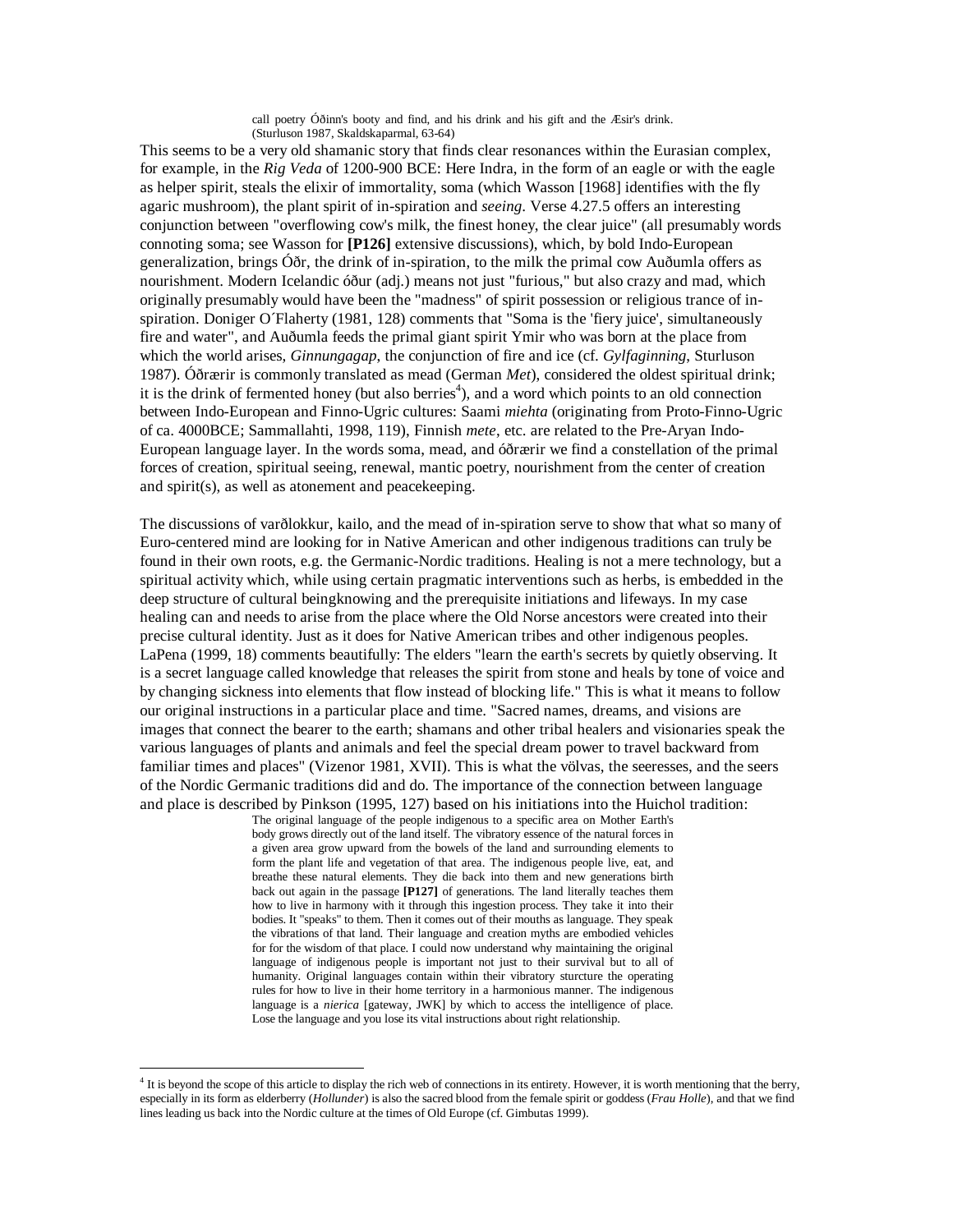This visionary insight finds its reflections in the Nordic Germanic indigenous traditions where the power of the word arising from the lands is used in spells and runes, where the language of the *Poetic Edda* speaks an ancient wisdom from creation. But this statement does something else also: It clearly identifies the initiatory challenges for those who no longer live in the place of their ancestors, who have forgotten their language, and who may now live in places where the indigenous language has disappeared eating food that predominantly is not indigenous to their area of residence.

#### **The Loss of Initiations**

A dramatic and succinct description from Leslie Marmon Silko's book *Ceremony* (1977, 132ff.) captures the rise of the Eurocentric story out of its Indo-European origins. Her use of the words "witch" and "witchery" is clear: it refers to the working of evil and imbalance. In its origins (Indo-European root *weik-*) it had religious connotations, the working of magic. These and similar words originally seem to have been rather neutral, although always holding the potential not just of good, but also of abuse of magical powers; however, the predominant identification of such words with evil and the devil clearly seems to be a consequence of the rise of Christianity. Before awareness of the medieval European witchhunts had a chance to infuse Native American use of the English language, workers of excess and evil were frequently called "witches" in Indian vernacular, thus assuming the Christian, pejorative use of the term. The word evil is connected to the Indo-European root *upo* and *upelo-*, meaning: exceeding the proper limit. And it is this that Silko talks about: It is the story of imbalance, the story of certain aspects of being exceeding their proper limit. It is in this sense that the sustained, thus pathological, dissociation of the Euro-centered endeavors from their balancing aspects can be understood as evil. (During the more than 20 years since the publication of *Ceremony* the word "witch" has re-established in pagan discourse as a positive and affirmative term.)

Long time ago in the beginning there were no white people in this world **[P128]** there was nothing European. And this world might have gone on like that except for one thing: witchery. This world was already complete even without white people. There was everything including witchery.

Then it happened. These witch people got together. (...) They all got together for a contest the way people have baseball tournaments nowadays except this was a contest in dark things. (...)

Finally there was only one who hadn't shown off charms or powers. The witch stood in the shadows beyond the fire and no one ever knew where this witch came from which tribe or if it was a woman or a man. But the important thing was this witch didn't show off any dark thunder charcoals or red ant-hill beads. This one just told them to listen: "What I have is a story."

> At first they all laughed but this witch said *Okay go ahead laugh if you want to but as I tell the story it will begin to happen.*

*Set in motion now set in motion by our witchery to work for us.*

*Caves across the ocean in caves of dark hills white skin people like the belly of a fish covered with hair.*

*Then they grow away from the earth then they grow away from the sun then they grow away from the plants and animals. They see no life When they look they see only objects. The world is a dead thing for them the trees and rivers are not alive the mountains and stones are not alive. The deer and bear are objects They see no life.*

> *They fear They fear the world. They destroy what they fear. They fear themselves.*

*The wind will blow them across the ocean thousands of them in giant boats swarming like larva out of a crushed ant hill. (...)*

> *Set in motion now set in motion To destroy To kill*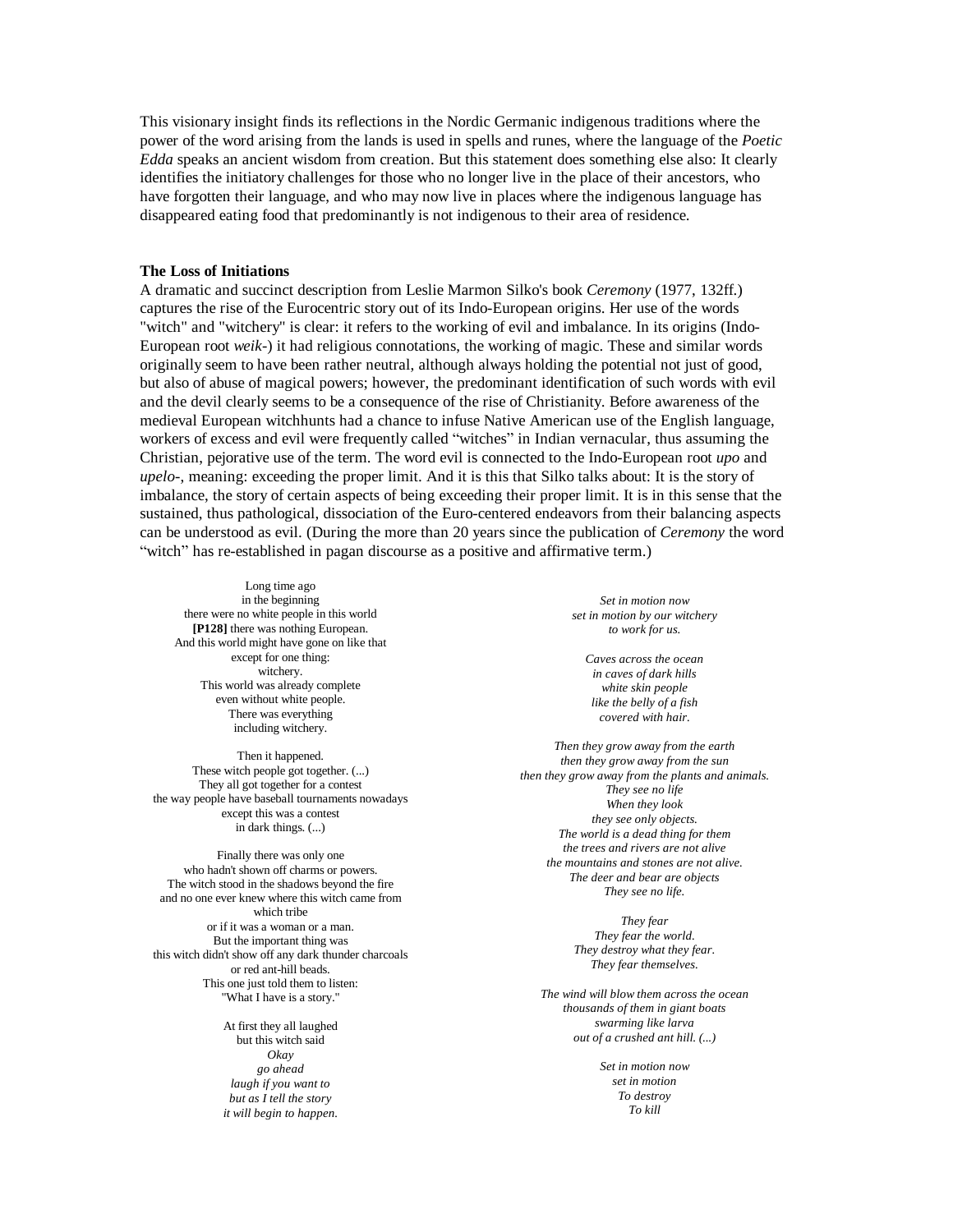*objects to work for us Performing the witchery for suffering for torment* **[P129]** *for the still-born the deformed the sterile the dead. Whirling whirling whirling whirling set in motion now set in motion.*

"Okay you win; you take the prize, but what you said just now it isn't so funny It doesn't sound so good. We are doing okay without it we can get along without that kind of thing. Take it back. Call that story back."

But the witch just shook its head at the others in their stinking animal skins, fur and feathers. *It's already turned loose. It's already coming. It can't be called back.*

So the other witches said

It is important to underscore that this process of the creation of imbalance is effected not with the help of shamanic paraphernalia, but by means of words, the power of words, the abuse of words, the imbalance or evil of the story - a story that inexorably grinds along, leaving many dead in its wake. The socialization of millions of people in conformity with this story of imbalance and its daily performance and reènactment as individual and cultural injunction constitute its power. As a story which pervades cultures, tribes, civilizations, and societies it cannot just be called back or counteracted with some medicine item as antidote. This requires words of balance, stories respecting proper limits, narratives healing the excessive dissociation from a self construction that acknowledges ourselves as whole and indigenous - the recovery of indigenous consciousness.

This story of the development of Eurocentrism from its Indo-European origins can be told in an alternate form using the information from scholarship which continues to be marginalized because it refuses to be part of the creation of imbalance (Silko's "witchery"). The story is, of course, a complex one with many twists and turns, multiple currents and many voices to be heard. What I present in the following paragraphs is a mere outline of some of the major shifts that are relevant for the discussion of healing and cosmology.

--- I postulate that the various Indo-European peoples had, at one point in their histories, an understanding or ideal of balanced living, a detailed understanding of their place in the cosmos and its cycles based on detailed ecological understanding, and reflected in their stories and communal ceremonies. The remnants of such understanding are reflected in etymological and other analyses, such as the ones provided from Lincoln above. We can possibly see them most clearly in the images of the tree of life, the anthropogenesis beginning with the nurturing cow Auðumla, and the presence of the feminine in the oldest [P130] stories preserved.<sup>5</sup> How and why these peoples changed from a cultural practice of balancing themselves with each other and their environment to a cultural practice of invasion and patriarchy (ultimately linear progress) remains mysterious, as Gimbutas achnowledges when she states that "this is a very serious question archaeologists cannot answer yet, but we can see that the patriarchy was already there around 5,000 B.C." (n.d., 17). It is reasonable to assume that these oldest Indo-European layers had cultural practices similar in ideology and practice to those who have retained their indigenous ways to this day, although the specifics of their sociocultural practices were, of course, unique in accordance with their location, specific histories, and local indigenous science inquiries.

 $5$  Within the Euro-centered frame of mind exists a strong tendency to read words like "traditional" or "indigenous" in a reifying fashion, postulating some stable, Edenic original state. While such projections of unfullfilled needs and desires may be momentarily satisfying, they reinforce the dissociative movements of progress thinking and the projective identification with indigenous peoples (making them feel our own shadow material as if it was theirs). We have to understand that whatever we are capable of identifying as beginning, original, traditional, indigenous, etc. immediately is always already imbued with history, and, whatever we manage to recover of it, we have to understand as the imaginative stories of communal truths, and *not* categorical statements of absolute truths.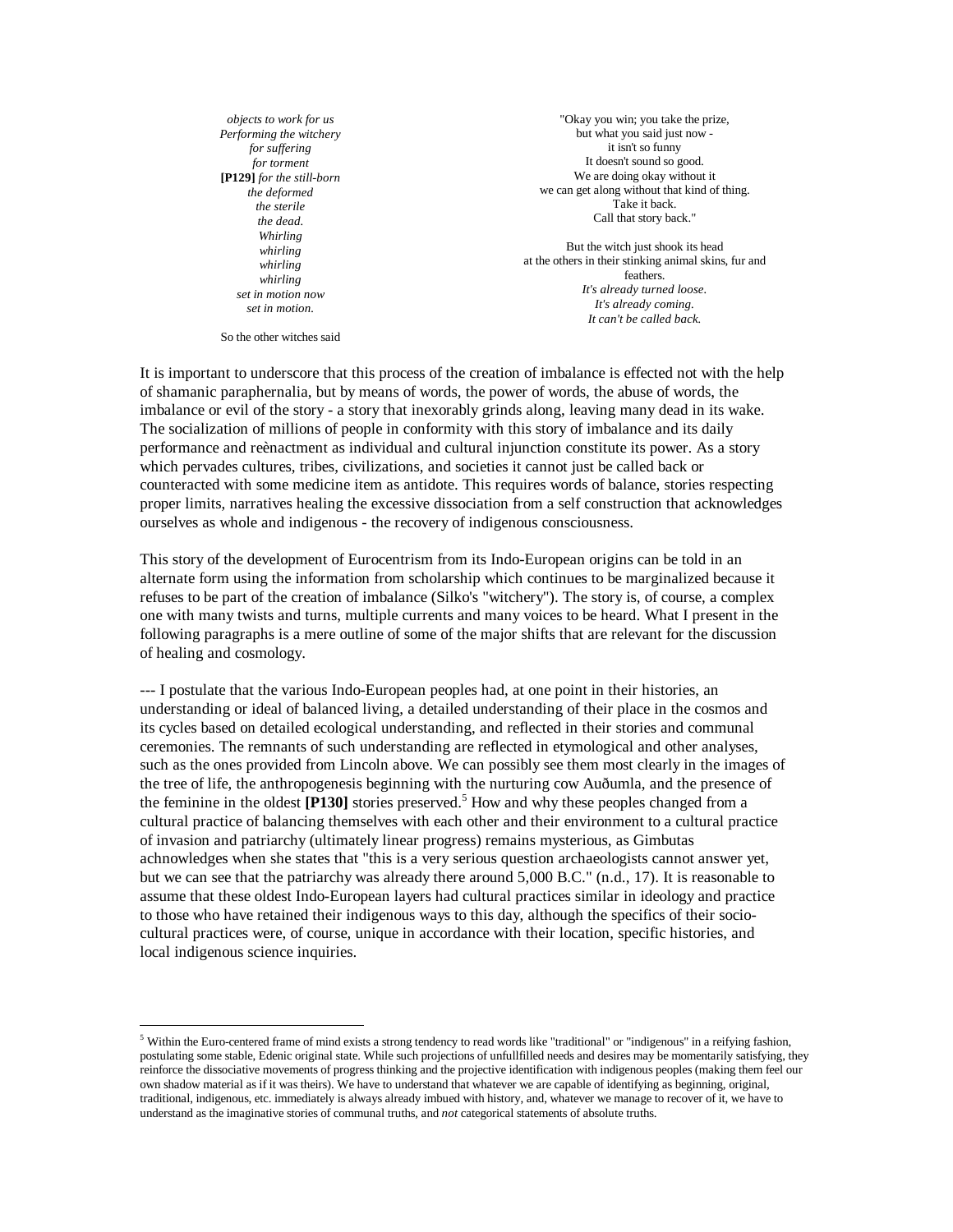--- According to Gimbutas, beginning at about 4300 BCE the earliest inhabitants of Europe, the "civilizations of Old Europe" become Indo-Europeanized as three waves of Kurgan invasions effect a blending between the indigenous and indo-europen populations. The matristic, matrifocal or matriarchal cultural practices become obliterated in the process as the indigenous peoples are destroyed or assimilated. (In the Nordic-Germanic stories this is reflected in the conflict between the Vanir and Æsir resulting in partial cultural assimilation, the increasing importance of Óðinn and the lessening importance of Freyja and other Vanir goddesses and gods.) We observe the rise of patriarchy, hierarchy, abstraction, dissociation, as well as increasingly larger scale violence and invasions. Healing now becomes an endeavor increasingly shifts into masculine, priestly contexts, with rigidly ritualized forms eclipsing shamanic *seeing* and inspiration; some of the original healing interventions become marginalized as woman's work as patriarchal forms of dominance gain strength. The Eurocentered medical sciences find their origin in Greece during the 5th century BCE with Hippokrates.

--- The rise of monotheistic Christianity through its appropriation of the shamanic Jesus figure and the alliance between Christianity and the Roman Empire in 390-391 by Constantine constitute a major turning point toward increased patriarchal power and the rise of Eurocentrism. The descriptions in Tacitus' *Germania* (ca. 98; 1967) reflect the relationship between the "barbarous," indigenous Germanic (and other) tribes north and east of the Roman Empire from the viewpoint of "civilized" Rome. "They even think that there is a prophetic quality in women, and so they neither reject their advice nor scorn their forecasts" (67). With the end of the East Germanic and Slavic migrations, and the formation **[P131]** of various royal empires (Ostrogoths, Visigoths, Francs, etc.) anything resembling communal tribal or indigenous practices disappears rapidly in most of Europe as Eurocentrism progresses in the form of Christian missionization and colonization. The reign of Charlemagne (crowned as emporer in 800) represents a major shift, most apparently with the felling of the world tree Irminsul and the massacre of 30,000 Saxons refusing conversion to Christianity in 772 CE (Gimbutas 1999, 190).

--- The oldest Nordic-Germanic knowledge about indigenous balanced living is recorded in sacred places, rock carvings, monuments, and artefacts accessible to the practice of indigenous science (cf. Kremer 1996). Most of what we know verbally is written down by Christians *after* Iceland's voluntary conversion to Christianity in the year 1000 (with Snorri Sturlusson, 1178/9-1241, as central recorder and interpreter). Other written sources can be found in poetry, inscriptions, place names, folk customs, fairy and folk tales, as well as language etymology (the work of the Grimm brothers is seminal in this regard). Just as indigenous peoples have been identified as the Other, their practices getting reified in the process, so have the pre-Christian traditions been reified and safely othered under the gaze of the various Eurocentered human sciences (creating a textual and artefactual museum of Nordic-Germanic self-otherness equals to the dissociation from its origins, thus obscuring the potential of balanced cultural practices within an indigenous Nordic-Germanic worldview). In the oldest writings, healing practices are usually merely alluded to, either because the recorder was no longer initiated or because initiation prohibited the dissemination of such information to the uninitiated. We find much focus on spells and the power of runic knowledge, again with an increasing tendency toward rigid ritualization under the sway of men, increasingly eclipsing women.

Beginning with the Renaissance this story becomes the story of the rise of eurocentric sciences. Anthropology can serve as a particularly good illustration for the increase in Eurocentered dissociations and splits from indigenous origins. McGrane (1989) has done an admirably lucid job of tracing the history of the relationship between euro-centered cultures and the Other, the alien, the different - an "archaeology of anthropology", so to speak. His analysis is helpful for understanding the loss of participation and presence to spirit(s) in greater detail. One of his fundamental premises is that "a culture that discovers what is alien to itself simultaneously manifests what it is in itself" (McGrane 1989, 1). He sees anthropology as an endeavor which is "fundamentally involved in the reproduction of Western society... It manifests and highlights that egocentric tendency of our Western mind to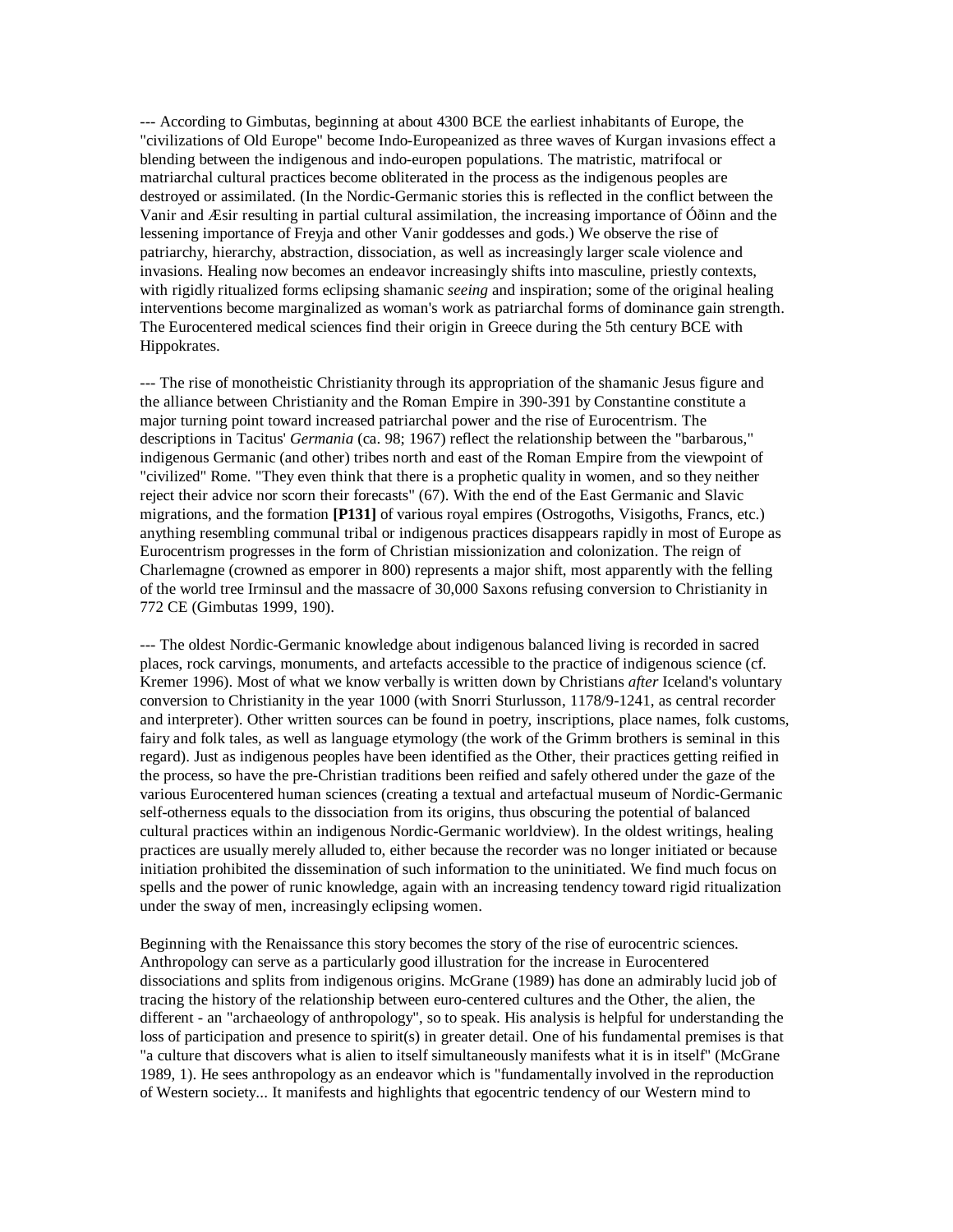identify itself as separate from what it perceives as external to itself" (1989, 5). Using McGrane's conceptualization we can break down the process of loss of participation or loss of initiation as follows:

--- In the Renaissance (14th to 16th century) Christianity came between the European and the non-European; demonology determined that the Other, the fallen, was in need of naming, christening. Trances (and the concomitant healing practices) were seen as a practice which **[P132]** maintained the contact with demons and christianization meant the termination of such evil proceedings; killing or arrests of tribal members during ceremonies, the destruction or confiscation of artifacts (even during recent history, such as potlatch masks in Canada) are a result of this paradigm. The remaining old knowledge and practice are severely reduced during the three centuries of witchhunts, beginning around 1500. Much of the old knowledge is restricted to midwifery and herbalists. Indigenous cultural practices remain vital along "the margins" of Eurocentrism, particularly in the north and northeast (with the Baltic peoples and the Sámi people of the Arctic North the last be christianized).

--- During the Enlightenment ignorance was the fundamental coordinate around which the understanding of the Other was constituted: indigenous peoples were living with the errors of superstitution. Trances and alternate modes of healing were seen as superstitious practices which could not provide any true help or serve a healthful function. The 17th and 18th century saw the beginning of colonization.

--- The evolutionary thinking of the nineteenth century used the coordinate of time to understand natives as "primitives", or as "fossilized developmental stage" from the prehistory of European civilizations. Thus trances were conceptualized as contemporary remnants of an outmoded, primitive human potential; their usefulness was seen as superceded by medical and other sciences. The 19th century saw the height of colonialism and imperialism. Dion-Buffalo and Mohawk (1994, 33) comment that "the psychological and social foundation of this period of conquest and colonization is found in the ability to coerce the peoples of the world to accept the rules by which European politics and ideologies claimed the power to determine what is legitimate about the human experience." It is no coincidence that this was also the time in which evolutionary theories were first proposed. Epistemological and evolutionary thinking emerged out of the increasing split from the participation in the phenomena in order to understand and legitimize this dissociative logic of progress: Peoples participating in the phenomena become uncivilized with no possibility to discern truth because of insufficient dissociation. For example, Habermas (1997) makes this point clearly when he discusses the benefits and limitations of Cassirers *The Theory of Symbolic Forms*: It is the logic of progress and the process of civilization - *Aufklärung*, enlightenment - which destroys and needs to destroy the impact of participation in the phenomena, the presence to spirits, and the desire for a balanced, meaningful existence. Indigenous healing practices have been relegated to the realm of anecdotes, folklore, fairy tale, to be marginally investigated by Euro-Centered sciences outside of the major trajectory of Eurocentrism (see Kremer 1998 for details).

The process of Eurocentered progess and domination seems to impact indigenous peoples at this historical moment most significantly through a process which takes its analogy from the individual psychological process of projective identification (somebody is made to feel the shadow material of somebody else as if it were his or her own). The intra-Eurocentric denial of their own indigenous roots, the persecution of the Other in themselves (witchhunts, etc.), **[P133]** transforms the bloody and murderous colonizing forces into equally effective, albeit less physically lethal weapons: instead of killing people indigenous cultures get eradicated as natives begin to feel the bad feelings individuals constructed in Eurocentered fashion have about themselves; the devaluation of who they are pressures them to re-create themselves in the likeness of Eurocentered ideals. The ill feelings they have about themselves - expressed in the negligence of traditional ceremonies, pervasive alcoholism and violence, etc. - originated not from within themselves, but have their roots in the denial and projection of what Eurocentered minds have constructed as their "primitive," "ignorant," and "filthy" roots from which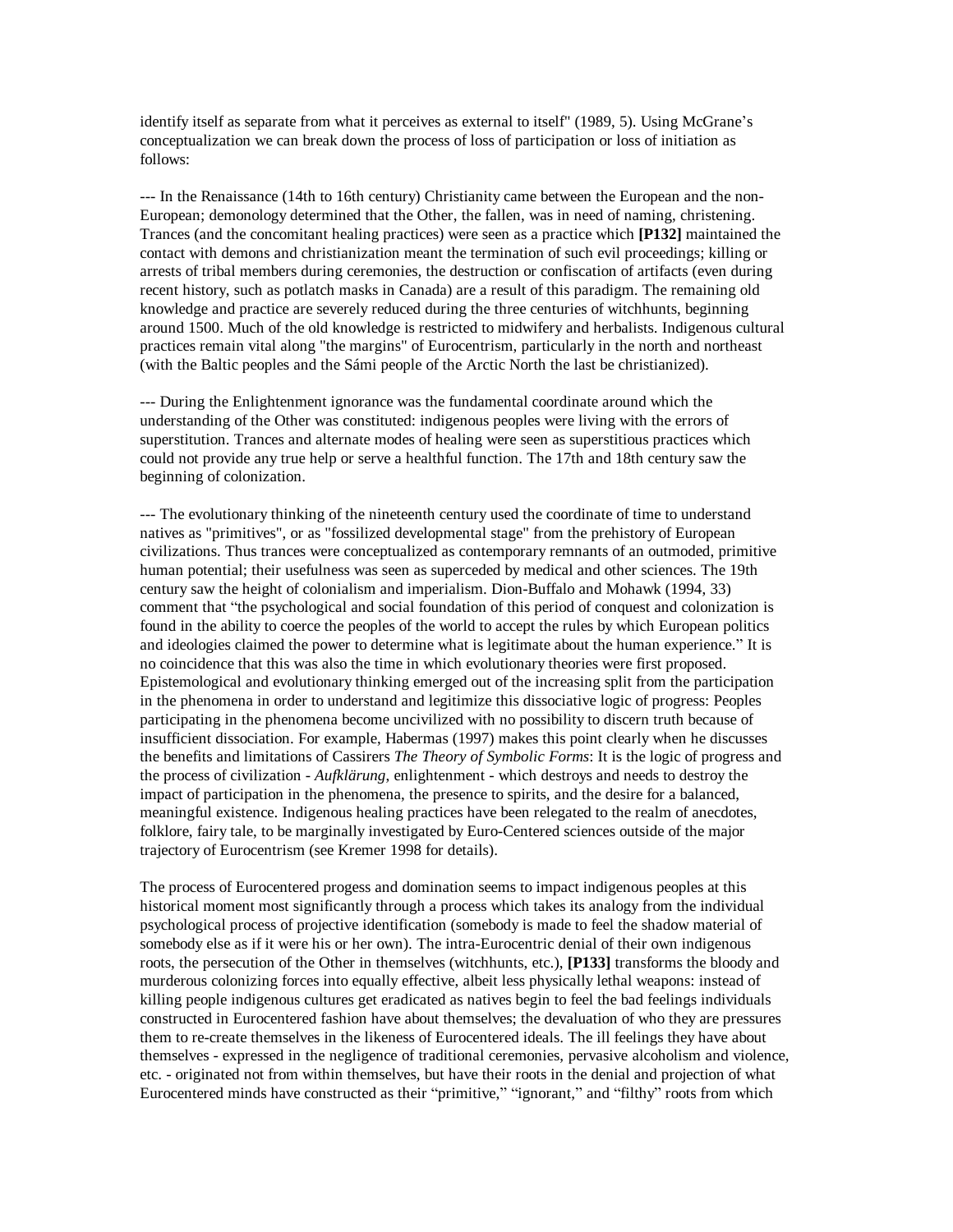they have dissociated through the construction of so-called civilization, in contrast to the presumed savagery of their origins. Indigenous peoples carry the burden of the dissociative relationship of Eurocentered peoples to their own ancestries. They take on the such shadow material, as the following quote indicates:

> Our stories help us to deal with shadow material individually and collectively; they connect the dark and the light sides of life. The predominant Eurocentered idea of goodness implies suppression and control of what is regarded as not good; this seems to be a behavioral pattern that can lead to genocide when taken to the extreme (when an extreme valuation of certain "good" traits is used as a way to scapegoat and then kill people who are seen as not sharing these traits). People of European descent are frequently surprised when their niceness is not experienced as such by Indians. I feel this particular collective delusion of what a good human being is in the European sense has become part of our collective Native American delusions leading us to participate in our own genocide. It is an individualistic and profit-centered view of humans. By taking on this image that focuses so strongly on the light side we are led to the denial of genocide, since the Native American genocide is relegated to the shadow side of the good Western person. Consequently, we do not allow sufficient knowledge that genocide is still occurring, and that perhaps we are participating in it ourselves. This reminds me of our tribal children who have been attending Western schools since contact. There they are taught inferiority, linearity, and the objectification of the universe. They internalize this today, just as I did as a child. Growing up, the racism and the notion of humanity from the perspective of Western imperialism became a part of me. I took on the identity of a victim and lost my power. This is how I have taken on the collective shadow by identifying with the self-construction of the dominant culture. How can anyone really grieve when there is the delusion that genocide is not really occurring today? (Bastien 1999)

This process of internalized colonization continues to perpetrate cultural and even physical genocide.

Another aspect of this process is captured in the following words by Silko (1977, 132): They want us to believe all evil resides with white people. Then we will look no further to see what is really happening. They want us to separate ourselves from white people, to be ignorant and helpless as we watch our own destruction. But white people are only tools that the witchery manipulates.

**[P134]** It attempts to contain ossified, categorically identified remains of indigenous cultures in museums, universities, books, conferences - all endeavors that Vizenor identifies with the end of imagination or what has been called the nurturing conversation with all relations:

> Traditional people imagine their social patterns and places on the earth, whereas anthropologists and historians invent tribal cultures and end mythic time. The differences between tribal imagination and social scientific invention are determined in world views: imagination is a state of being, a measure of personal courage; the invention of cultures is a material achievement through objective methodologies. To imagine the world is to be in the world; to invent the world with academic predicaments is to separate human experiences from the world, a secular transcendence and denial of chance and mortalities. (Vizenor 1984, 27)

Internalized colonization manifests also in ways other than alcoholism or violence:

They think the ceremonies must be performed exactly as they have always been done... That much is true... That much can be true also. But long ago when the people were given these ceremonies, the changing began, if only in the aging of the yellow gourd rattle or the shrinking of the skin around the eagle's claw, if only in the different voices from generation to generation, singing the chants. You see, in many ways, the ceremonies have always been changing. ... At one time, the ceremonies as they had been performed were enough for the way the world was then. But after the white people came, elements in this world began to shift; and it became necessary to create new ceremonies. ... Things which don't shift and grow are dead things. They are things the witchery people want. ... That's what the witchery is counting on: that we will cling to the ceremonies the way they were, and then their power will triumph, and the people will be no more. (Silko 1977, 126)

It is only under the pressures of continuing genocide that ceremonial renewal finally may disappear, and that the definitions of what is traditional or indigenous may be remade in the images developed by anthropologists or the desperate rigid repetition of what are considered the final live aspects of a culture. However, whatever the temporary victories of genocide may be, renewal remains always possible as the land, even if abused, and the ancestors, even if neglected, continue to be present.

#### **Contrasts in Healing Paradigms**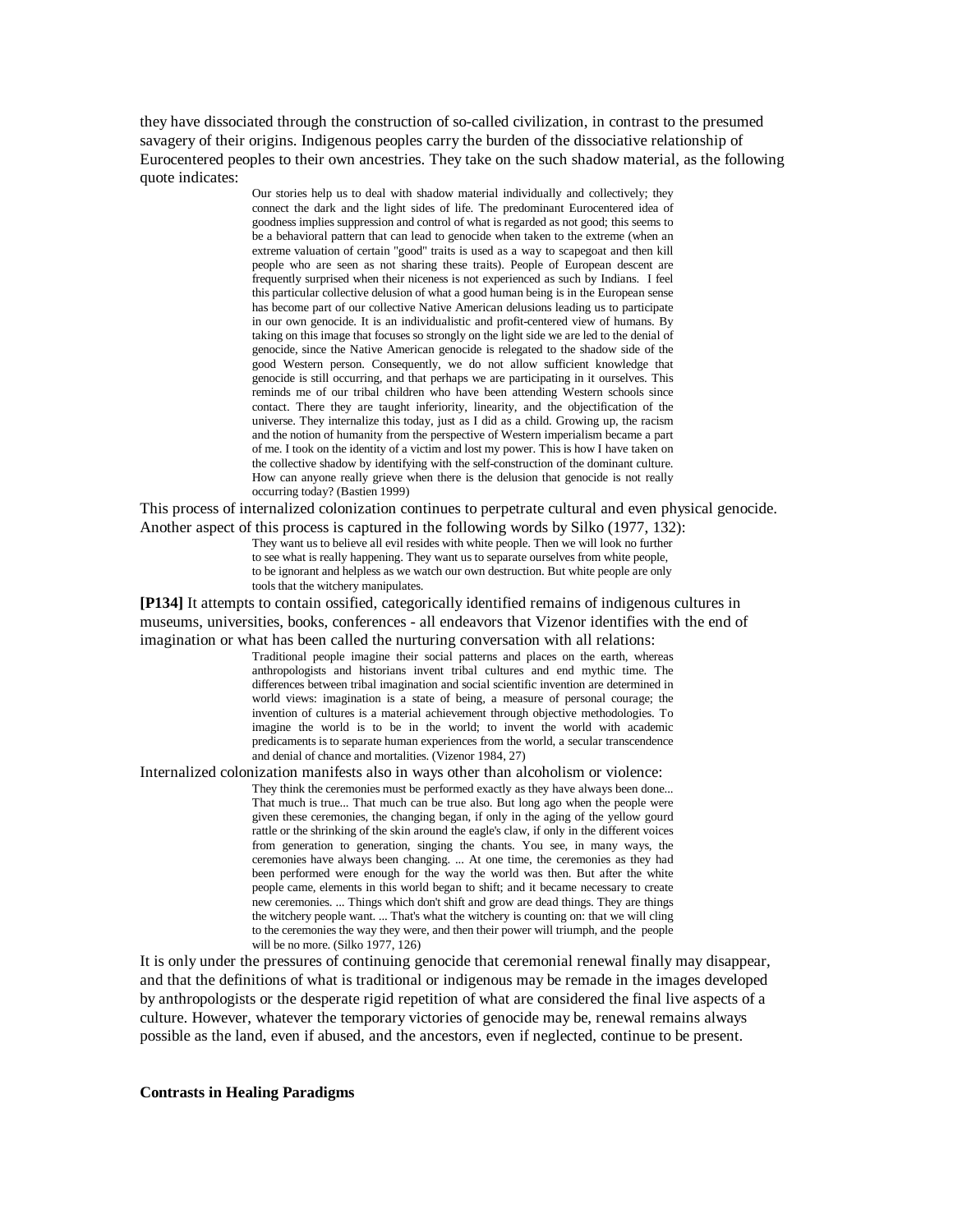The contrasts between indigenous healing paradigms and Eurocentered approaches can be made visible by looking at how each attempts to explain how healing happens. Within indigenous worldviews healing occurs within the narrative weave of the lived culture as it unfolds imaginatively from creation. Within the Eurocentered worldview healing is researched and understood within a paradigm of Truth, of cause and effect, singularity of **[P135]** story, and the objective records of experimental observations. This leads to two forms of inquiry which are qualitatively distinct.

The *skeptical* Eurocentered researcher would be primarily interested in the efficacy of Native American healing and would try to isolated the elements considered efficaceous or a necessary condition in healing ceremonies. Maybe the rattle or the drum or a particular herb or the temperature in the sweat lodge. The *sympathetic* researcher would also, in addition to this analytical approach, pay attention to the "set and setting" as it were, and would attempt to validate native approaches or find similarities, for example via psychotherapeutic approaches such as NLP (neurolinguistic programming) or Rogerian counseling, or via biochemical research of curative agents in herbs. The Eurocentered scientific approach commonly entails a stripping away of what is considered extraneous and the isolation of what is considered effective. Through this process it makes Other what is essential for native understandings.

Inquiry into native healing practices by way of what has been termed indigenous science, on the other hand, would begin with the culturally specific, ecologically and historically grounded indigenous understanding of friður or the "the good mind" (Colorado 1988), the balanced way of living in community on a particular land. Healing is needed when the "good mind" is out of balance, when the proper limits are exceeded; the cultural stories and myths then provide explanations. Indigenous healing practices then are based in a synthetic, integral approach to what is out of balance. Native science guides the healer to the point in the fabric where it is rent and where wholeness needs to be reèstablished. The ceremonies done are the precise knowledge and practice designed to create balance on all levels and from all levels (within the person on the mental, physical, emotional and spiritual levels, and by doing so on the level of spirits, community and nature which hold the individual); they are indigenous science. Their efficacy is established through the integrity and the wholeness of the healing ceremony.

The different motivations for understanding healing in the case of Eurocentered and indigenous sciences are of note: The researches of the native healer are done to increase the integrity and wholeness of the communal fabric and to benefit the individuals that are part of it. Eurocentered researches of native healing practices rarely seem to benefit the peoples researched directly, but they are a way to address the limitations of the western healing paradigm and to come to terms with events which Eurocentered scientists commonly consider anomalous, inexplicable or nonexistent; they are attempts to better an individualistic paradigm without fundamentally leaving or changing it.

Whether an image in a rock carving is perceived as symbol or as spirit marks the difference between indigenous knowing and Eurocentered knowing. The rock carvings in Bohuslän, South Sweden, for example contain extraordinary images from the Bronze Age northern European times. The Eurocentered mind understands them as an assemblage of *symbols* **[P136]** which *represent* certain beings which are significant in the world of the Old Norse and their ancestors; they are commonly seen as 'symbols of healing', or 'symbols of initiation,' where each piece of the rock carving stands for something else. This interpretation reflects the split in the dissociative Eurocentered mind: the different parts of the rock carving point to something which is elsewhere, outside of the representation. The participatory tribal mind relates entirely differently to the rock carving: The spirits *are* in the rock carvings, they *are* the rock carving. The making of the rock carving is the creation of the presence of these beings. The beings are not at all separate from what the carving looks like. Once the rock carving is there, they are there. And then they can be ceremonially honored and renewed by tracing the carving with red ochre or other pigments, by making offerings of amber, axes, etc. Blót, the Old Norse ceremonies of offering, bring rock carving spirits and the people present to each other.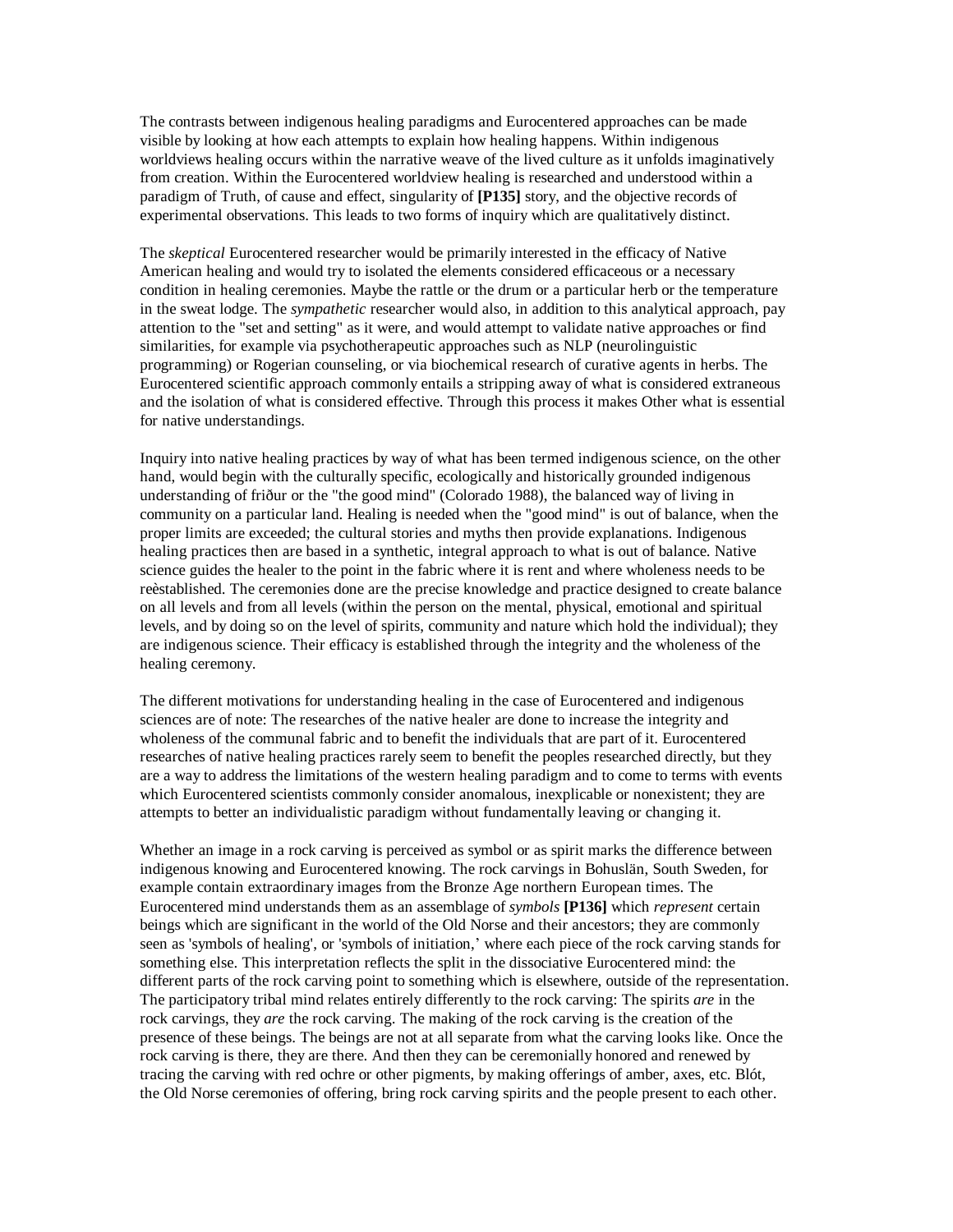This simple distinction marks worlds of differences: Whether a rock carving is a symbol for something or whether it *is* a certain being indicates the consciousness process we are engaged in. In one case we have symbolic healing, in the other spirit heals. There is no simple technique which can bridge this difference. Each understanding reflects a different way of being in the world. There is no such thing as a simple switch from one to the other. Whether we use trances for symbolic work or to seek healing with and from spirit(s) is an indication of the consciousness and reality in which we are participating.

Jungian interpretations of rock carvings (or sandpaintings and other images), myths or healings do *not* reflect tribal mind. They reflect the process of the Eurocentered mind. Jungian psychology and related transpersonal approaches are certainly the closest to indigenous ways of being in that they validate the seminal importance of *participation mystique* and spiritual experiences. However, they are only accurate as long as they deal with the *Eurocentered* mind. There they can be very helpful. If such a psychology gets projected onto indigenous peoples, then grave misunderstandings result. What may be a good starting point for the Eurocentered mind means engaging the indigenous mind in a process of splitting and dissociation.

Within the western paradigm we pick an herb for its curative properties known to relieve a certain ailment. Herb collection is an entirely different event within an indigenous context. Here it is a ceremonial event which involves spirit and, especially the spirits of the plant to be collected. It is a participatory event with the plant relations which presupposes detailed knowledge, including knowledge of their language; it requires knowledge of cycles and the preparations necessary for gathering. It means understanding plants like any other intelligent people.

> Prayer accompanies all plant use on the Navajo Reservation. ... Plants are not picked randomly or wastefully. Rather, they are picked as needed, and then, no more than are necessary. An herbalist finds two of a particular species that she wishes to pick. To the largest and healthiest plant, she says a prayer and explains why she must pick its neighbor. **[P137]** An offering of shell, pollen, or other sacred material is deposited with the first plant. Then she picks what she needs. Afterward, the plant remains are buried with a final prayer. (Mayes & Lacy 1989, 2-3)

This is no longer the collection of an herb, but an engagement and appointment with spirit to help heal. What heals is more than the beneficial chemical ingredient in the herb.

Knowing the medical benefits of a sweat lodge purification or the effective chemical agents in an healing herb is certainly useful. But if this knowledge is not integrated into an indigenous science framework, then we fail to understand indigenous approaches to healing. If what we are doing is healing our Euro-centrically minded selves within the existing paradigm, then iatrogenic diseases which are an expression of the continuing dissociation are the result (which is one of the reasons why natives are disturbed about the decontextualized use of their healing approaches). The correct technique used in a dissociated way is dangerous because it allows the appearance of a deeper healing that did not occur (individual benefits notwithstanding). Combining indigenous approaches with modern techniques on the basis of the story of excess and imbalance is not the same as integrating the knowledge from psychology and other sciences on the basis of indigenous beingknowing. If we are healing our indigenous selves through the remembrance of indigenous healing ways, then individual healing is also the healing of community and paradigm.

#### **Decolonization as Initiation**

Silko's poetic evocation of the colonial process of Euro-centered thinking contains a crucial point: the most powerful creatrix of imbalance is not using shamanic accroutrements to wield her power, she uses words, a story. Her imbalancing is the story made of words that splits people more and more from participation, words developing a dissociative world view, where the fluid, participatory process of verbal descriptions turns into the categorical grasp of nouns attempting to wield control via reality definitions they create. This story has many names: we can call it the loss of participation; or the loss of the nurturing conversation with all our relations; or the shift from oral to written traditions; or the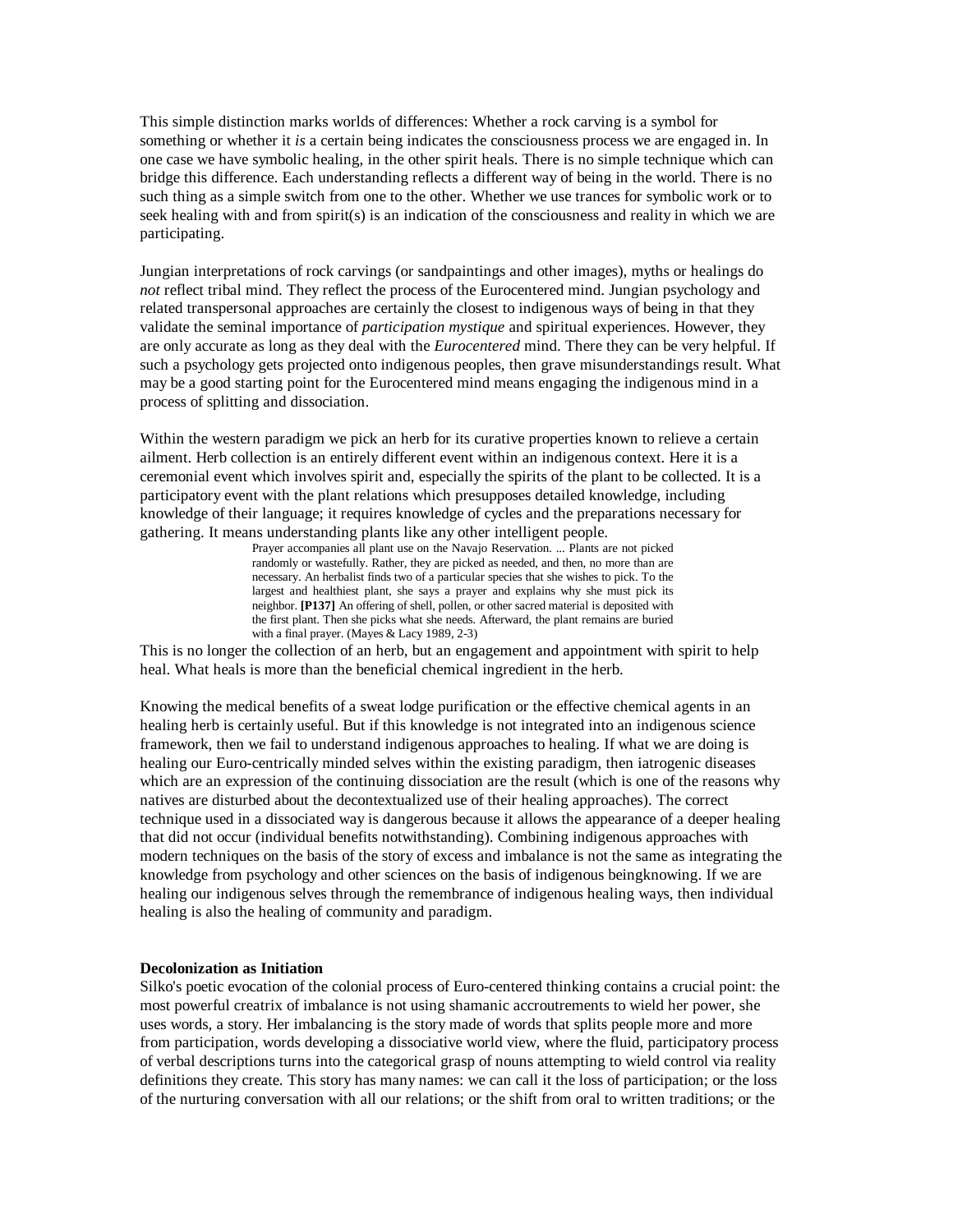loss of sacred writing (rock carvings, runes, hieroglyphs, ideographic, etc.) to the linearity of alphabetical writing; or the change from sacred (cyclical, linear-cyclical, spiral) to linear secular time; or the rise of colonialism and imperialism; or the split of story into its aspects of history, personal story, scientific stories, and others; or the rise of patriarchy from its Indo-European roots to Eurocentrism; or the rise of Christianity; or the rise of the masculinized version of the evolutionary story. These and other vantage points provide ways of coming to terms with the story Silko tells so powerfully: creating imbalance by exceeding the proper limits, by focusing on certain elements at the expense of others (i.e., pathological dissociation).

**[P138]** When the competing workers of imbalance ask her to call the story back she shakes her head and answers: "It's already turned loose. It's already coming. It can't be called back." The story continues to be told the world over, and impacts every aspect of our lives, from the increasing dominance of the noun-oriented English language (most lately via the internet) to economic globalization. It is clear that the story has not been called back, and continues to dominate the majority of educational systems: more and more young citizens are unconsciously made willing participants and co-narrators in this story. If the story can't be called back - what to do?

As we have seen in the brief discussions above, the story of imbalance and excess of proper limits was not told all of a sudden, but became more powerful over time as its addictive nature exerted a centrifugal force. The increasing literature on early human history and story attests to the various layers through which the telling has shapeshifted. Healing the story would mean peeling back through these layers, not merely for the advancement of the sciences, but to recover a quality of storytelling that is communal and participatory. Euro-centered thinking frequently misconstrues such endeavor as search of some sort of Eden or other paradisical original state of being (it is worthy of note that paradise has its roots in Greek paradeisos, a *walled in* garden or park, and related terms). Instead of linearly conceptualizing recovery as the reconstitution of a particular state or point of origin, I suggest that it is the reconstitution of a particular process or quality: the recovery of the indigenous quality of storytelling. Healing the imbalancing story of Euro-centrism means beginning to tell the story differently. The evocative power of the word is clearly understood by contemporary indigenous peoples, and it was just as clearly understood by the early Indo-European traditions (most obviously, perhaps, in the use of the Sanskrit mantras). Óðinn's quest for the mead of mantic poetry, the search for the words of *seeing*, and his initiation into the sacred, healing use of runic letter carving share this understanding. The word story finds its root in Indo-European *weid-*, to see; here we find story connected with the wisdom of the prophet(ess) and seer(ess) (an element that, of course, continues to be present in the creativity of contemporary novels and their best authors).<sup>6</sup> The story cannot be called back, but it can be changed and told differently if we make ourselves whole again.

Telling a story in a participatory frame of mind instead of dissociated consciousness may sound simple enough. But just as the Indo-European healers of old needed to be able to be with spirit(s) in such a way that the entire cosmos was impacted, so does a different telling of the story change the cosmos we are living in. Changing the story is impacting the cosmos (as the cosmos impacts it). Instead of evoking and maintaining dissociation and splitting from an indigenous nurturing conversation, such telling would evoke participatory being. This is no small matter: it is the healing ceremony of the Euro-centered self, the **[P139]** reconstruction of who we are. Such an endeavor finds its parallel not in "a bandaid on a cut, but in heart surgery." It is not a mere change in identity, but a foundational, qualitative shift in *the process of how* we construct our identities. This means we need to deconstruct ourselves as the beings we are so that there can be renewal from the creative source of our origins. While such healing clearly means the return, to use the language of the Old Norse, to the well of memory, *Urðr*, such remembrance is not for the indulgence of nostalgic or retro-romantic splits (dissociative endeavors indeed), but for the righting of the story for the future. Indeed, just like Óðinn, and other women and men before him, we need to be capable of transforming our selves so

<sup>6</sup> The Indo-European root *weid-* is connected to story and wisdom, while the root *skei-* (to cut, split) is connected to the word conscious; knowledge is connected to the root *gno-*, which has narration and normal in its wake.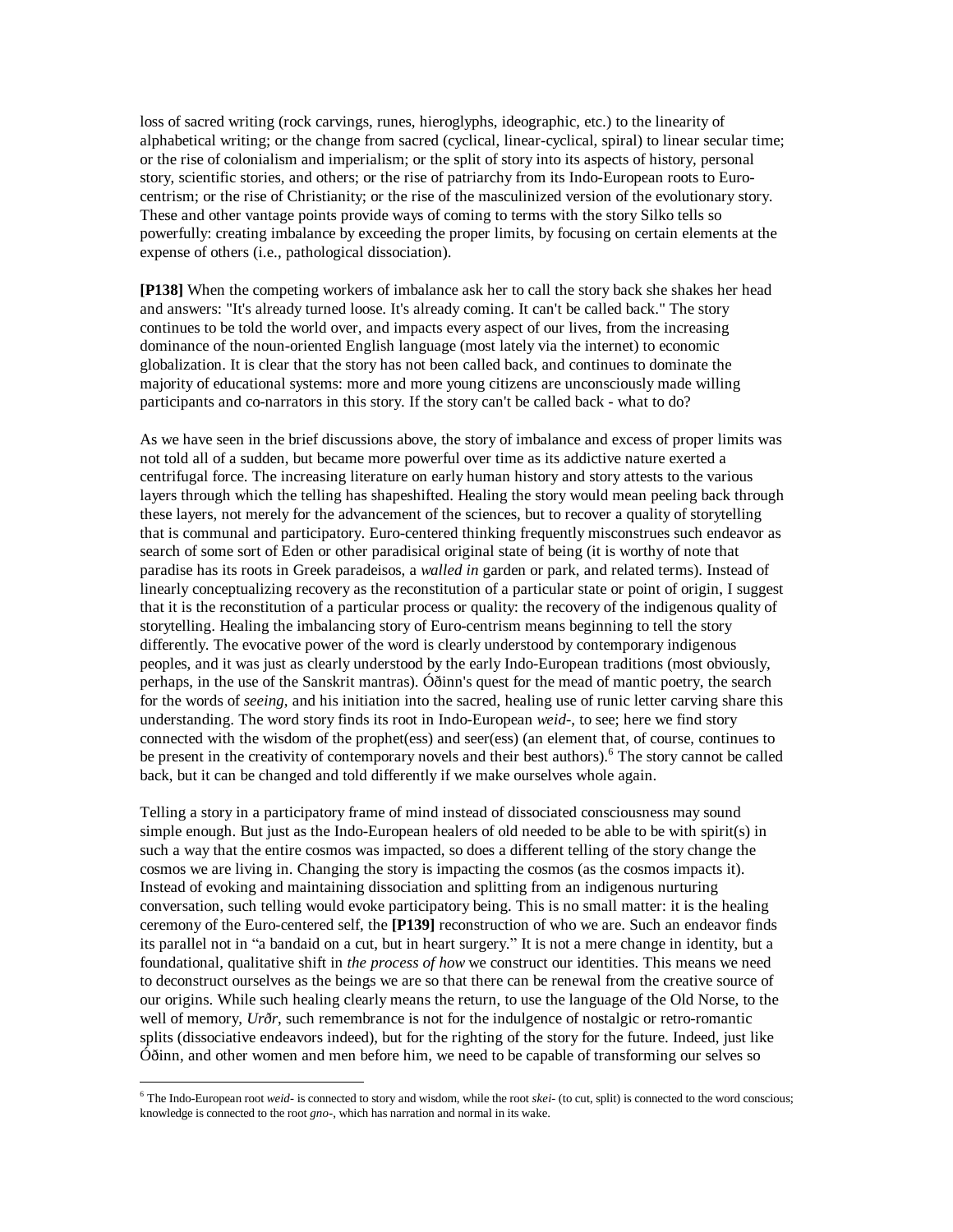that we can drink *oðrærir*, the mead of in-spiration.The dissociated self commonly gets but very diluted sips from such powerful substance. Aspiring to drinking a higher percentage of mead means having our language fall apart so that the words of seeing can re-emerge, so that words can become in-spirited and healed, so that word, chant, and seeing are part of our lifeworld. And our language inevitably comes apart when we of Euro-centered mind confront the shadows that walk with us.

Placing ourselves (those of Eurocentered or Nordic-Germanic mind) at the creative source Ginnungagap is not possible as a direct, unmediated act, since we have divested ourselves from the self capable of getting there with immediacy. Recovering the self that can enter Ginnungagap, the maw of *Miðgarðsormr*, the world snake, means purifying ourselves from the self construction that is incapable of entering such a place, because dissociation disallows it to be present to the continuing reality of *Urðr, Ginnungagap, Miðgarðsormr, oðrærir*, and the other spiritual powers of the Norse universe of old. How this universe is to appear today will only become apparent to the self which has initiated itself into participating in its continuing creative, regenerative, and imaginative story. Putting ourselves into the presence of such powers of creation is only possible through the cathartic mediation of the grieving shudder over the story of imbalancing ("witchery"), the confrontation and ownership of the shadow material. As a consequence, what our story evokes may become different. Instead of the story of exceeding the proper limits, we create the possibility the contemporary celebration of indigenous healing stories even among peoples who like to contain their indigenous roots at a safe distance by putting them in museums, and various other reifying and distancing places.

#### **Recovery of Indigenous Mind and Healing**

The following poetic statement is modeled on Eddic poetry, particularly the rhetoric of the völva in Völuspá. It is an attempt to capture the change of the ages about that so many indigenous peoples talk about in a language appropriate to my own cultural background and ancestry. It also serves as an appropriate summary and evocation to what I have said about healing and cosmology. It is the voice of the seeress, the völva, speaking as she looks through the ages, from the past into the future.

> **[P140] I.** *Heilir æsir! Heilir ásynjur! Heil sjá in fjölnyta fold! Hail to the gods, hail to the goddesses, hail to the allgiving earth! Mál ok mannvit gefið okkr mærum tveim ok læknishendr, meðan lifum! Wisdom and lore, as long as we live, grant us, and healing hands!*  (from Sigrdrífumál*)*

*I remember the giants who were born at the beginning of time and who reared me in former times. I remember the Sámis who were born at the beginning of time and who reared me in former times. I remember nine worlds beneath the earth, nine giantesses, and also the glorious tree of fate.*

*I remember towards the beginning of time at the place where the giant Ymir lived,*

*there was neither sand nor sea, and no cool waves. The earth did not exist at all, nor heaven above: only a yawning gap and grass nowhere.*

*I remember when the sons of grandfather and grandmother Bear raised the lands, they who made the great Middle World.* (Free after Völuspá)

I remember the world of spirits, I remember the world of giants, **jötun**,

the world of dwarves, **álfar**. I remember the time when

humankind was created.

I remember the three spirits who found ash and elm fragile and fateless.

*I know an ash tree call Yggdrasill; it is a tall tree sprayed with white clay. From there comes the dew that dabbles the dales. The evergreen tree towers above Urðr´s Well.*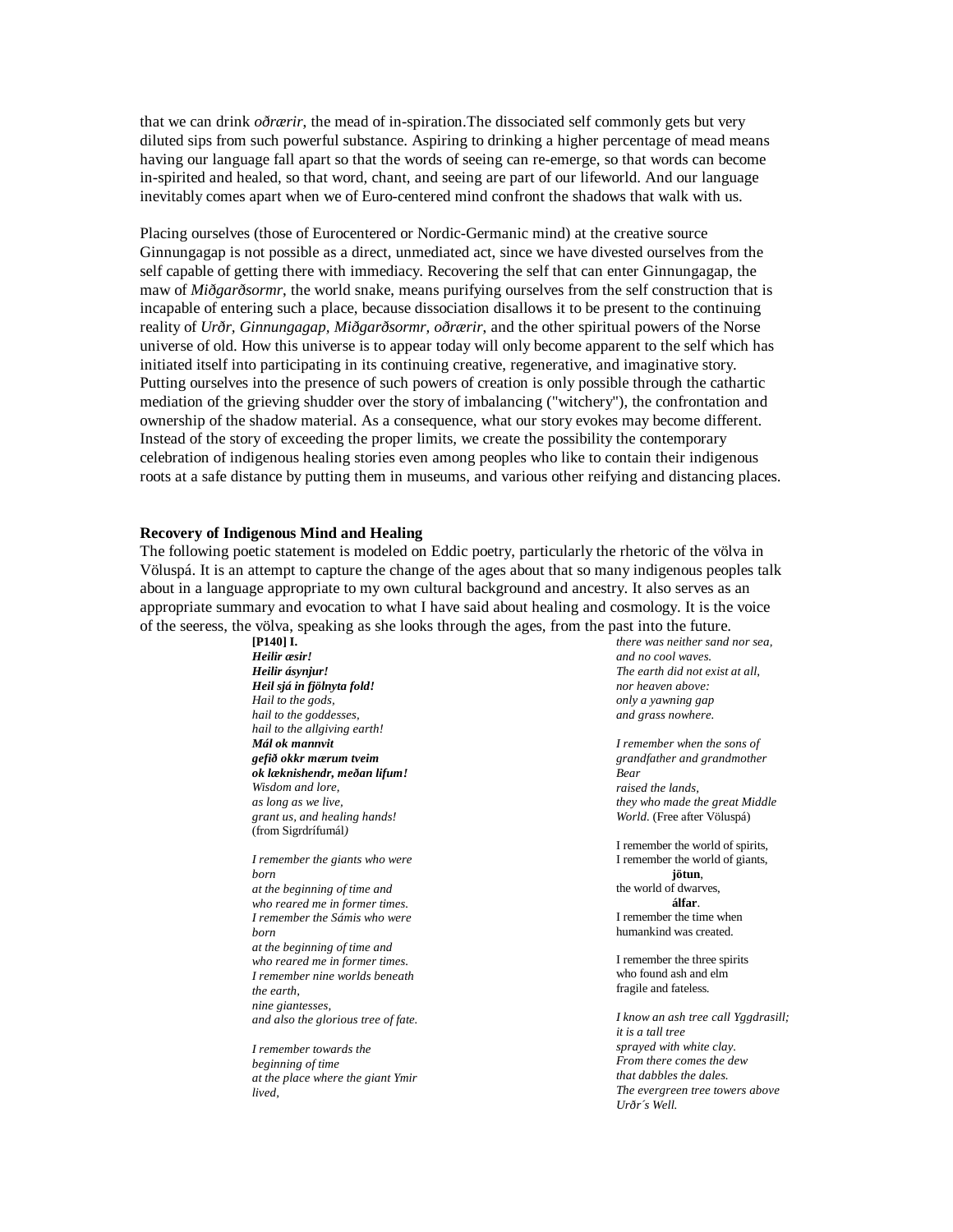*From the same place come three knowledgeable maidens, who emerge from the lake that lies at the foot of the tree. People call one Urðr, the second Verðandi, and the third Skuld; they carved sacred markings on pieces of wood. They laid down the laws, the fates of the people, and chose life for the children of humankind.*  (Free after Völuspá)

#### **II.**

And I remember the beginning of a new world age, when the stars changed places, and I remember when the tree of life **[P141]** was fastened to the new pole star.

Yes, I remember the world of spirits of the previous world age, but I also remember the new age when spirits turned into symbols, and humankind thus became more lonesome. And I remember that even spirits and ancestors felt more lonesome. I remember the age when language was sacred, when words brought spirits, when language was filled with spiritual energy. And then I saw how language, how words lost their powers, and how the husks remaining helped humankind to forget how they are woven into the world. And then I saw how language and writing helped humankind to forget how they are intimate participants in everything that surrounds them. And then I saw them looking at reality from the outside. And I saw how language became poorer and poorer, and reality moved farther and farther away. And I saw humankind greedily grabbing what remained as reality, and how they forgot to evoke the world, and to chant it into being.

And I remember how human beings slowly forgot what their medicine gifts were, how they forgot their totems, how they forgot their clans, and how they forgot that they all were related as red, black, white, yellow and people of mixed color. And I remember how they struggled to reconstruct their relationship and similarities through abstract models, because they had forgotten the specificity of their relationships. And I remember how they sought their universal connections through more and more abstract thoughts in order to find each other again.

And I remember the age when Óðinn was a shaman still, *seiðkarl,* when he was called Óðr, when he used the drum on Sámseyja and elsewhere, and honored women. Two ravens sat on his shoulders helping his seeing. And I remember the new age when Óðinn took knowledge away from women and began to reign as patriarch.

And I remember the new age when human beings were reared **[P142]** separated from their ancestors, separated from their stories and histories, separated from their places of power and spirit, separated from the healing arts. And I have seen how they forgot that happiness depends on initiations into the higher self and the world of spirit.

I remember seeing lonely humans in search of completion and wholeness, even though their ancestors stood right by them. I remember seeing lonely humans blinded by symbols so that the spirits remained hidden.

And I remember human souls roaming the collective unconscious without bearings, unable to see their own guardian spirits.

And I remember human beings delving deeply into psychology, getting trapped on the personal side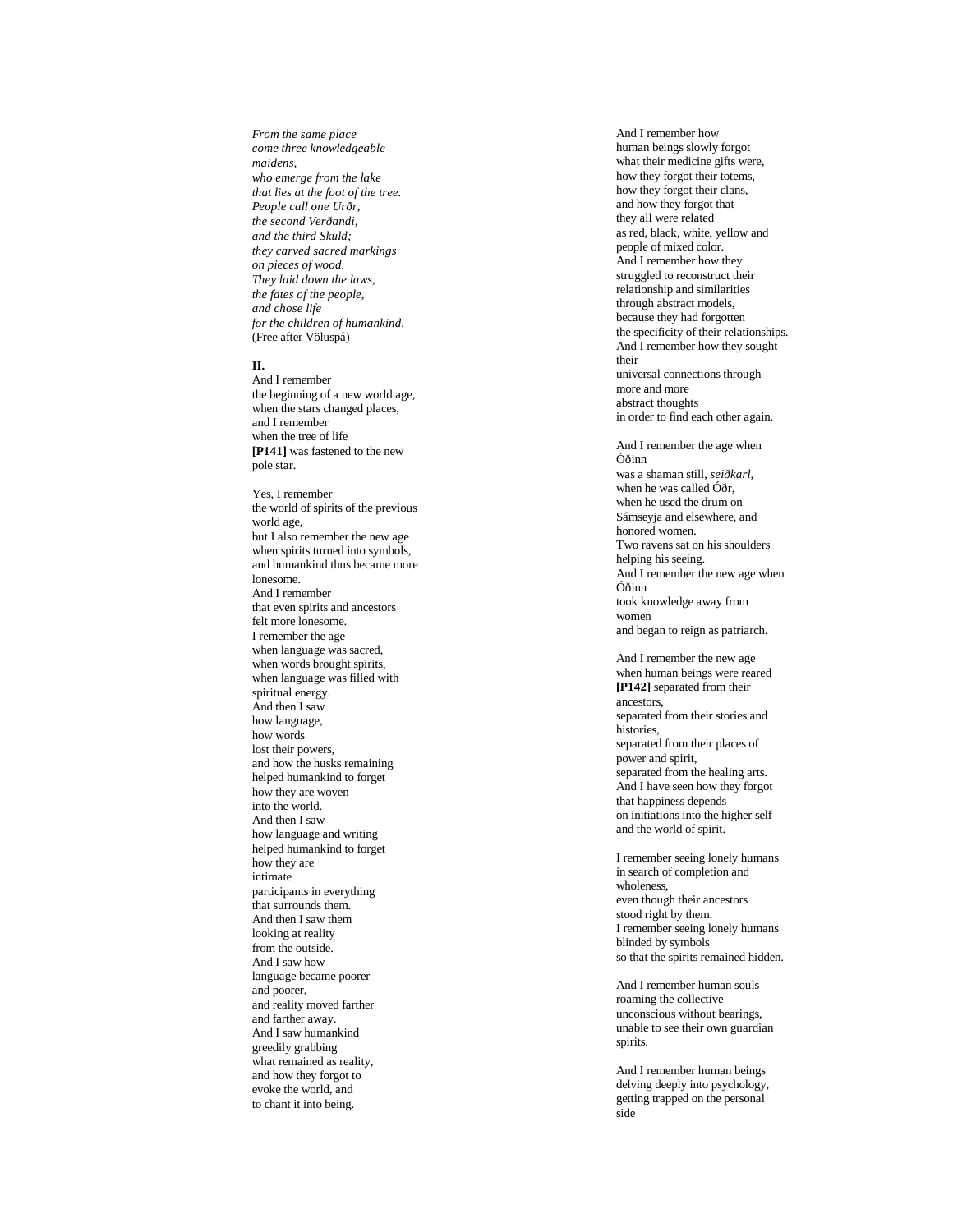of the gateway to spirit, and when they would chance to encounter a spirit they would feel nothing but fear.

#### **III.**

And I remember the times when the bridges to spirit went up in flames and collapsed, and the ancestor boats ceased to shuttle across the milky way.

And I see now how this world age is coming to an end, and that yet another new age is about to begin.

And I see now souls making the journey home seeking the roots of their creation. And I see how these souls sit in ancestor boats crossing the spirit bridges purifying the abuses of the word **"heil!"**, seeking healing for the innermost of their cultures. And I see humans once again courageous enough to sit at the center of their creation for the sake of healing. **remembering** root meanings

**kailo** healing holy

turning to the root **kailo** source of wholing clay of healing **kailo** root memories reaching into riches returning nurtured returning home returning from home healing

**kailo [P143]** the good omen from creation

issuing from the fingers of the woman of memory white clay smeared over the body wholesome clay healing fertilizing the human tree

at the root of healing is the remembrance

of the center is the celebration of the center of our world

at the root of healing is placing ourselves at the center of our world the place of balance

at the root of healing is the celebration of the original instructions are the prayers for our courage to step into the maw of the snake **ginnungagap** the abyss of creation is the open mouth of the world snake **miðgardr**snake the snake holding our world the snake creating our world through the fire and ice of **ginnungagap** created from her mouth

healing is the courage to step into the simplicity of creation the simplicity of the original instructions instructions for balance

purifying the abuses of the word **"heil!",** seeking healing for the innermost of their cultures.

And I see how the past becomes hotter and hotter, and how humans find the courage to warm themselves at the fires of their ancestors. And I see how humankind remembers the conversation with all relations.

And I see how woman and man are willing to be taken apart and ask the fire to consume their addictions to civilisation and progress. And I see how woman and man deconstruct their modern identities to become aware that they are still interwoven with their fellow humans, the plants, the animals, and the rocks.

And I see spirits once again stepping out of symbols.

And I see humans remembering that not only they need nourishment,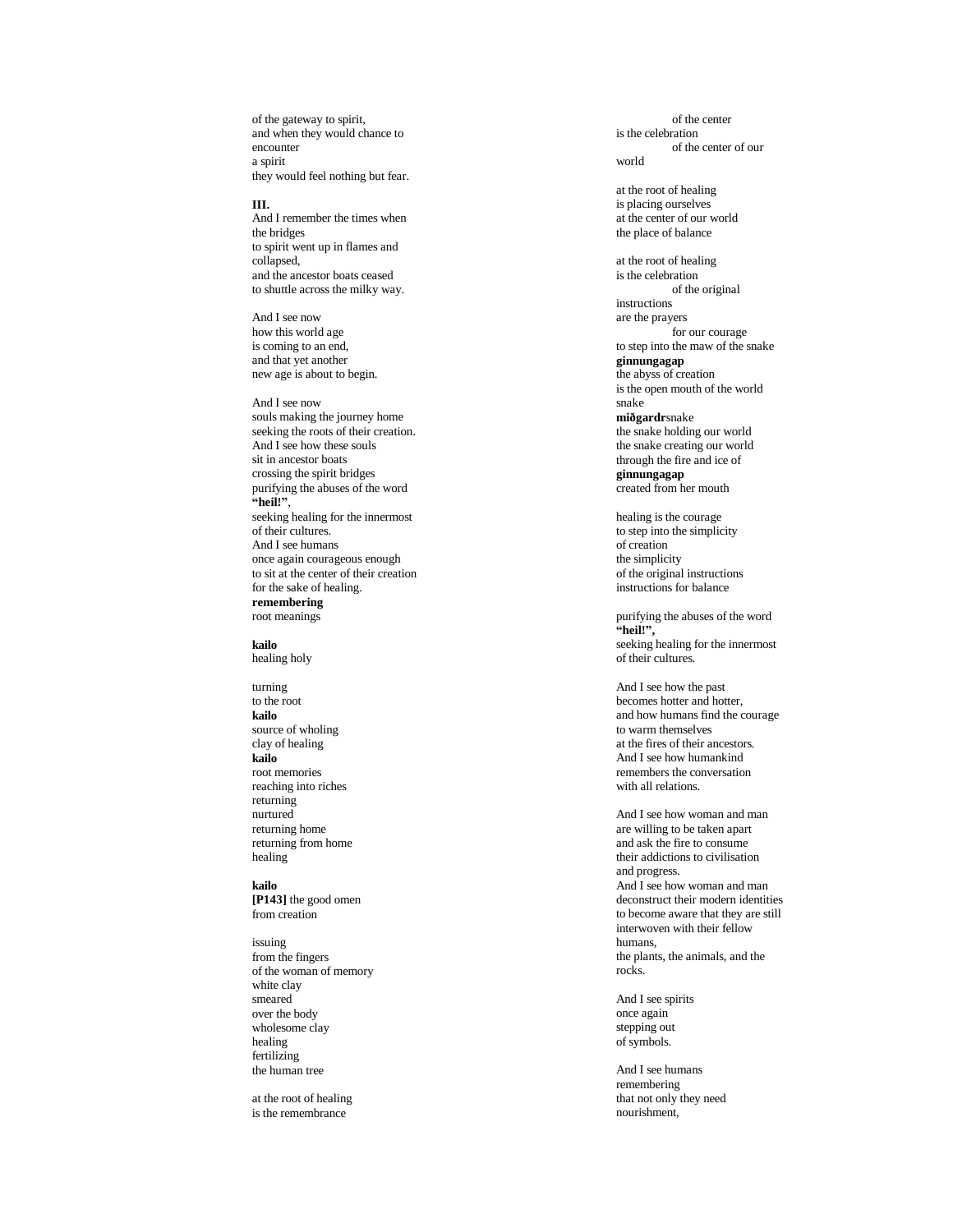but that their relations need nourishment also.

**[P144]** And I see how humans find their balance in the great cycle of nurturing and being nurtured.

*Heilir æsir! Heilir ásynjur! Heil sjá in fjölnyta fold!*

*Hail to the gods, hail to the goddesses, hail to the allgiving earth! Mál ok mannvit gefið okkr mærum tveim ok læknishendr, meðan lifum! Wisdom and lore, as long as we live, grant us, and healing hands!*  (from Sigrdrífumál*)*

#### **Summarizing Table**

The following table gives a visual display of the major distinctions I have talked about throughout this article. The terminology used below is defined in its narrative context above. It may help to recall the broad outlines that underlie the detailed discussions.

### *EUROCENTRIC DISCOURSES INDIGENOUS TRADITIONS* **MODERNITY AND ITS CRITICS OUTSIDE**

# **EUROCENTRIC DISCOURSE**

| <b>OPPOSING PAIR</b>                              |                                                                      |  | <b>THIRD PROCESS</b>                                                       |                                                    |  |
|---------------------------------------------------|----------------------------------------------------------------------|--|----------------------------------------------------------------------------|----------------------------------------------------|--|
| <b>MODERN</b><br><b>CONSCIOUS-</b><br><b>NESS</b> | <b>CRITIQUES</b><br>OF<br><b>MODERN</b><br><b>CONSCIOUS</b><br>-NESS |  | <b>RECOVERE</b><br>D<br><b>INDIGENOU</b><br>S<br><b>CONSCIOUS</b><br>-NESS | <b>INDIGENOU</b><br>S<br><b>CONSCIOUS</b><br>-NESS |  |
| good subject                                      | bad subject                                                          |  | developing<br>non-subject                                                  | non-subject                                        |  |
| unconscious                                       | breakdown of                                                         |  | regaining                                                                  | conscious                                          |  |
| participation                                     | un-conscious                                                         |  | conscious                                                                  | participation                                      |  |
|                                                   | participation                                                        |  | participation                                                              |                                                    |  |
| singular Truth                                    | multiple                                                             |  | re-                                                                        | locally $&$                                        |  |
|                                                   | truths                                                               |  | contextualizing                                                            | narratively                                        |  |
|                                                   |                                                                      |  | truths and                                                                 | contextualized                                     |  |
|                                                   |                                                                      |  | <b>Truth locally</b>                                                       | truths and                                         |  |
|                                                   |                                                                      |  | & historically                                                             | Truth                                              |  |
| [P145] his-story                                  | her-stories                                                          |  | recovering                                                                 | multiply                                           |  |
|                                                   | <b>Story</b><br>revealed as                                          |  | female aspects<br>of stories;                                              | engendered<br>stories: Freyja-                     |  |
|                                                   | his-stories                                                          |  | remembering                                                                | Freyr,                                             |  |
|                                                   |                                                                      |  | multiformous                                                               | Nerthus-                                           |  |
|                                                   |                                                                      |  | gender                                                                     | Njörðr, twins,                                     |  |
|                                                   |                                                                      |  | identities                                                                 | metamorphose                                       |  |
|                                                   |                                                                      |  |                                                                            | s, spirit                                          |  |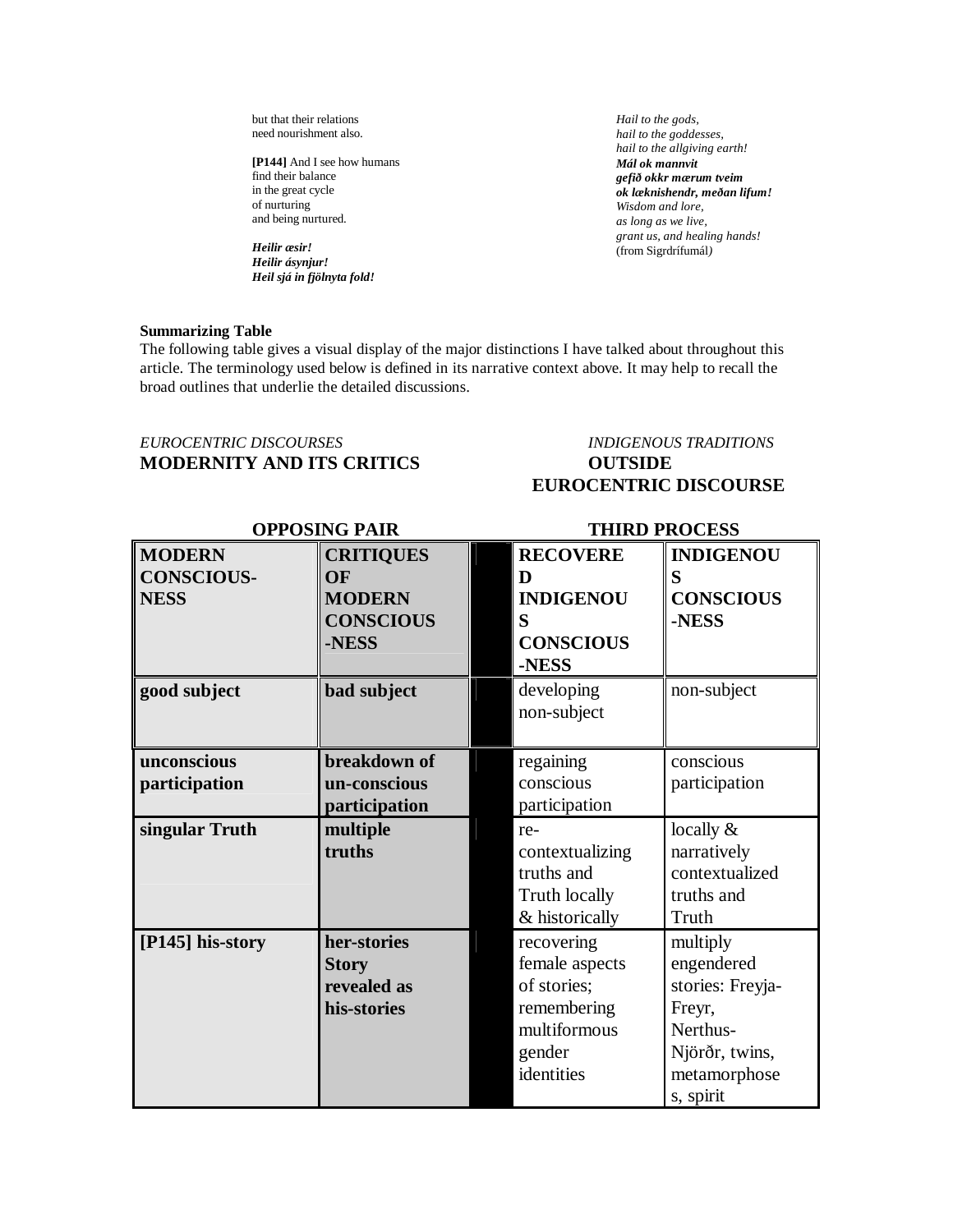|                   |               |                | marriages       |
|-------------------|---------------|----------------|-----------------|
| objective reality | narrative     | recovering     | communally &    |
|                   | realities     | ancestral      | locally         |
|                   |               | narrative      | anchored        |
|                   |               | realities &    | narrative       |
|                   |               | anchoring      | realities       |
|                   |               | them in        |                 |
|                   |               | present        |                 |
|                   |               | ecology $\&$   |                 |
|                   |               | historical     |                 |
|                   |               | moment         |                 |
| rationality       | recovery of   | reasonableness | reasonableness  |
|                   | reasonablenes |                |                 |
|                   | S             |                |                 |
| imperial self     | non-imperial  | re-connecting  | connected self  |
|                   | self          | self           |                 |
| individualism     | individualism | intentional    | natural         |
|                   |               | communities    | communities     |
| progress          | progress      | linearity      | balance         |
|                   | (albeit       | struggling for |                 |
|                   | questioned in | balance        |                 |
|                   | appearance)   |                |                 |
| linearity         | variegated    | cyclical       | cyclical        |
|                   | linearity     | linearity      | linearity       |
| dissociation      | suffering     | recovering     | participation   |
|                   | from          | participation  |                 |
|                   | dissociation  |                |                 |
| colonialism       | post-         | decolonization | beside, outside |
|                   | colonialism   |                | $&$ inside of   |
|                   |               |                | colonization    |

[Chart by Jűrgen W. Kremer, inspired by Mohawk & Dion-Buffalo. From Kremer 1999, *Bear*ing Obligations.]

#### **[P146-148] References**

- Bastien, Betty. "The genocide of Native Americans: Denial, Shadow, and Recovery" (with Kremer, Norton, Rivers-Norton, and Vickers). In *ReVision*, *Vol. 22, #1,* 13-20 1999
- Campbell, Joseph *The Hero With a Thousand Faces*. Princeton: Bollingen. 1949.
- Churchill, Ward. *From a native son.* Boston: South End. 1996.
- Colorado, Apela. "Traditional knowledge leads to Ph.D. " (Interview with Pamela Colorado and Jürgen Kremer, by Richard Simonelli). *Winds of Change, 9, #4*, 43-48. 1994.

Colorado, P. "Indigenous science." In *ReVision*, 18(3): 6-10, 1996.

- Colorado, P. "Bridging native and western science." In *Convergence*, *XXI, 2/3*: 49-67, 1988.
- De Vries, Jan. *Altnordisches etymologisches Wörterbuch*. Leiden: Brill. 1977.

Dion-Buffalo, Y. & J. Mohawk. 'Throughts from an autochtonous center.'*Cultural Survival*, Winter, 33-35. 1994.

- Dumon, Dirk. 1993. Shamans of Tuva. Feature of BRT, Belgian Public Television. 1993.
- *Eiríks Saga Rauða* In *Íslendinga Sögur* (CD-ROM). Reykjavík: Mál og menning. (Transl. by Gwyn Jones as *Eirik the Red*. Oxford: Oxford. 1961)
- Eliade, Mircea. *Shamanism*. Princeton: Bollingen. 1951/1964

Evans, David (Ed.). *Hávamál*. London: Viking Society. 1986